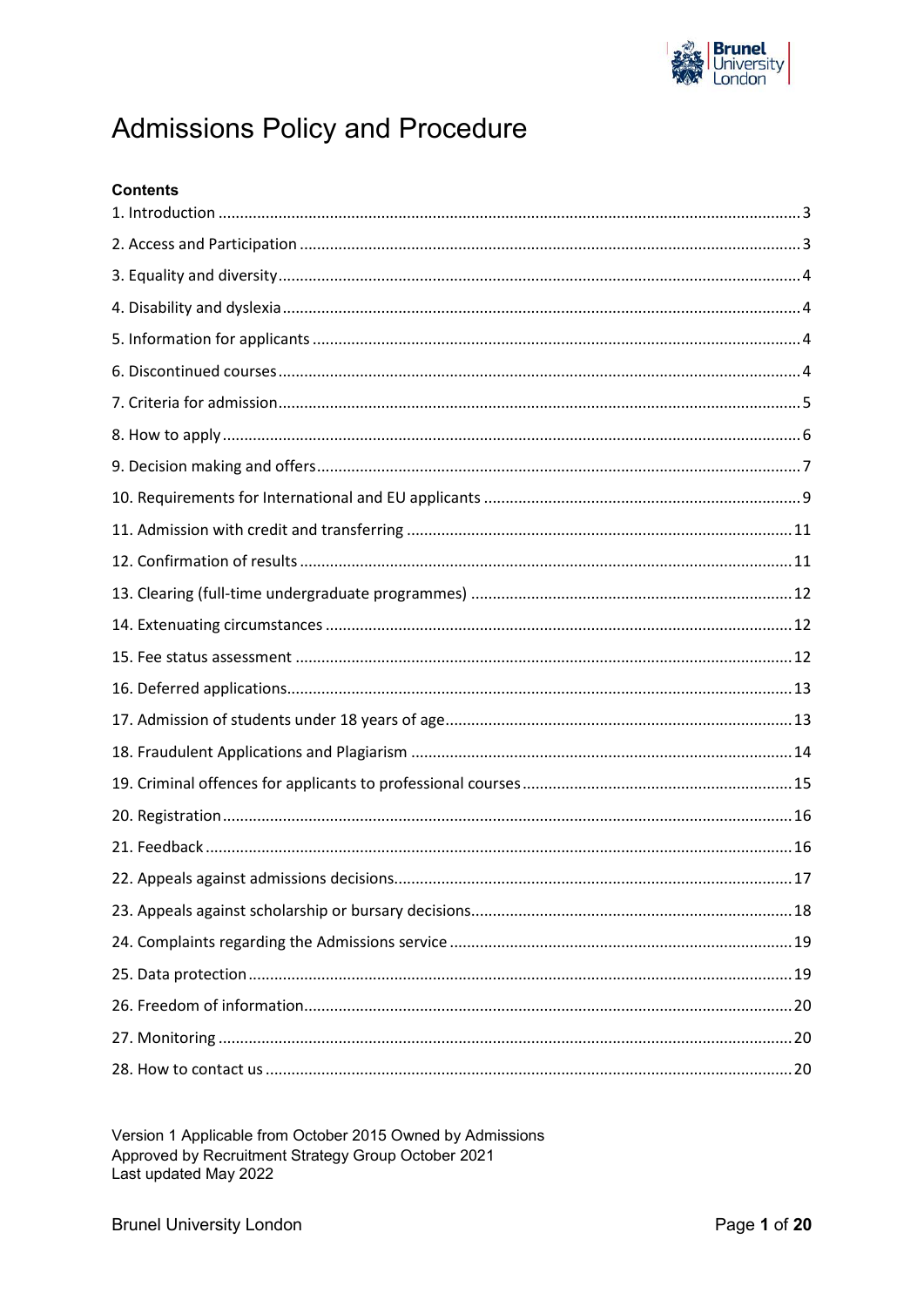

Equality Assessment completed This document will be reviewed in September 2022 **If required this document is available in an alternative format. To request this please contact the Admissions Office.**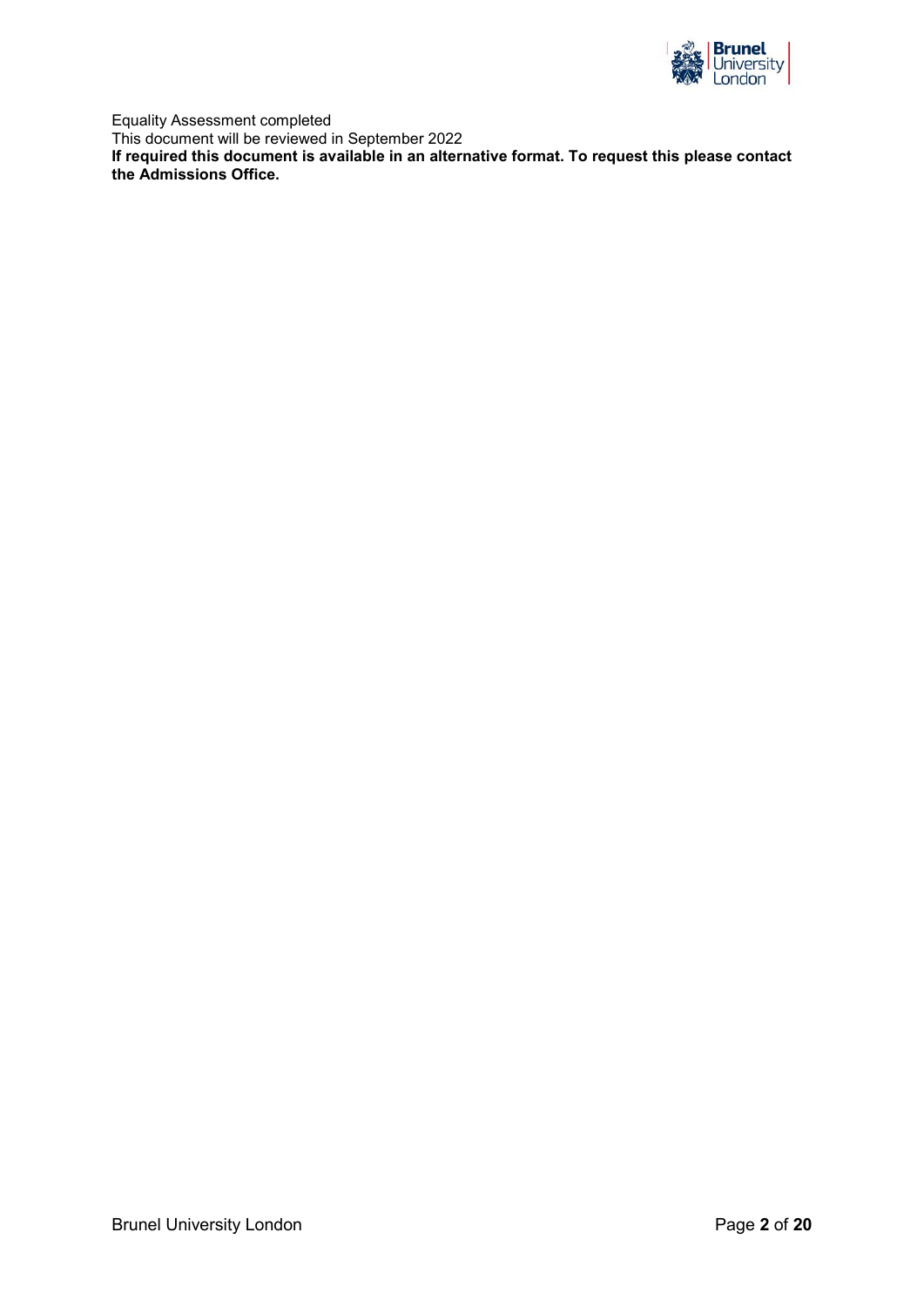

# <span id="page-2-0"></span>**1. Introduction**

This policy and procedure document describes the principles and processes which are used to select and admit new students to Brunel University London. The policy covers admissions to all Undergraduate, Postgraduate Taught, Postgraduate Research and Language Centre awards. It covers all study modes including full time, part time, distance and online learning.

In recruiting, selecting and admitting students to Brunel, the University is mindful of its legal [and regulatory] obligations including those in respect of equality, fairness and consumer protection, and of the expectations and requirements of the UK Quality Code for Higher Education and the Office for Students (OfS). The University strives to ensure that its admissions arrangements and processes are accessible, transparent and clear, fair, inclusive and equitable, and consistent in their application. The University recognises the diversity of its prospective students and encourages applicants from all backgrounds who are suitably qualified for its programmes and have the potential to succeed.

Overall responsibility for the University's selection and admissions activity lies with the Provost. The Admissions Office will review all applications to any course at Brunel University London. Management of the admissions process lies with the Head of Admissions.

Members of the Admissions Office are responsible for the operational aspects of the admissions process and academic Admissions Tutors in the Colleges have designated responsibilities at programme level.

# <span id="page-2-1"></span>**2. Access and Participation**

Brunel University London aims to encourage applications from a wide range of prospective students and actively encourages all who have the ability to benefit from higher education. The University runs outreach activities in support of its commitment to Widening Access and recognises the importance of financial assistance to help ensure that anyone who is qualified to study at Brunel can do so, regardless of their circumstances.

Details of the Undergraduate Scholarships and Bursaries that are available to applicants can be found here: https://www.brunel.ac.uk/scholarships. For Postgraduate Scholarship information, details can be found here: https://www.brunel.ac.uk/scholarships

#### **Contextualised Admissions**

To counter disadvantage, the University adopts a contextualised admissions approach when reviewing undergraduate applications.

Contextual data includes educational and socio-economic background. Contextual information relates to individual applicant circumstances, such as if they have been in care, or involved in widening access activities. The contextual data/information will enable the University to take into account additional factors which may have impacted on an applicant's education.

Applicants will be deemed to be from an underrepresented group (as defined by the OfS and Brunel) if they meet one of the following criteria:

- Applicants from areas of Low Higher Education participation (POLAR4 Quintiles 1 and 2)
- Disabled applicants
- Care Leavers [https://www.brunel.ac.uk/study/schools-and-colleges/widening-access/Care-](https://www.brunel.ac.uk/study/schools-and-colleges/widening-access/Care-Leavers)[Leavers](https://www.brunel.ac.uk/study/schools-and-colleges/widening-access/Care-Leavers)
- Mature applicants (and those who have had a break in education)
- Students who attended the Brunel Urban Scholars programme (A Saturday programme for school pupils)
- Young carer (Under 25 years at enrolment with a dependent family member or friend (verified by referee))
- People estranged from their families
- People from Gypsy, Roma and Traveller communities
- **Refugees**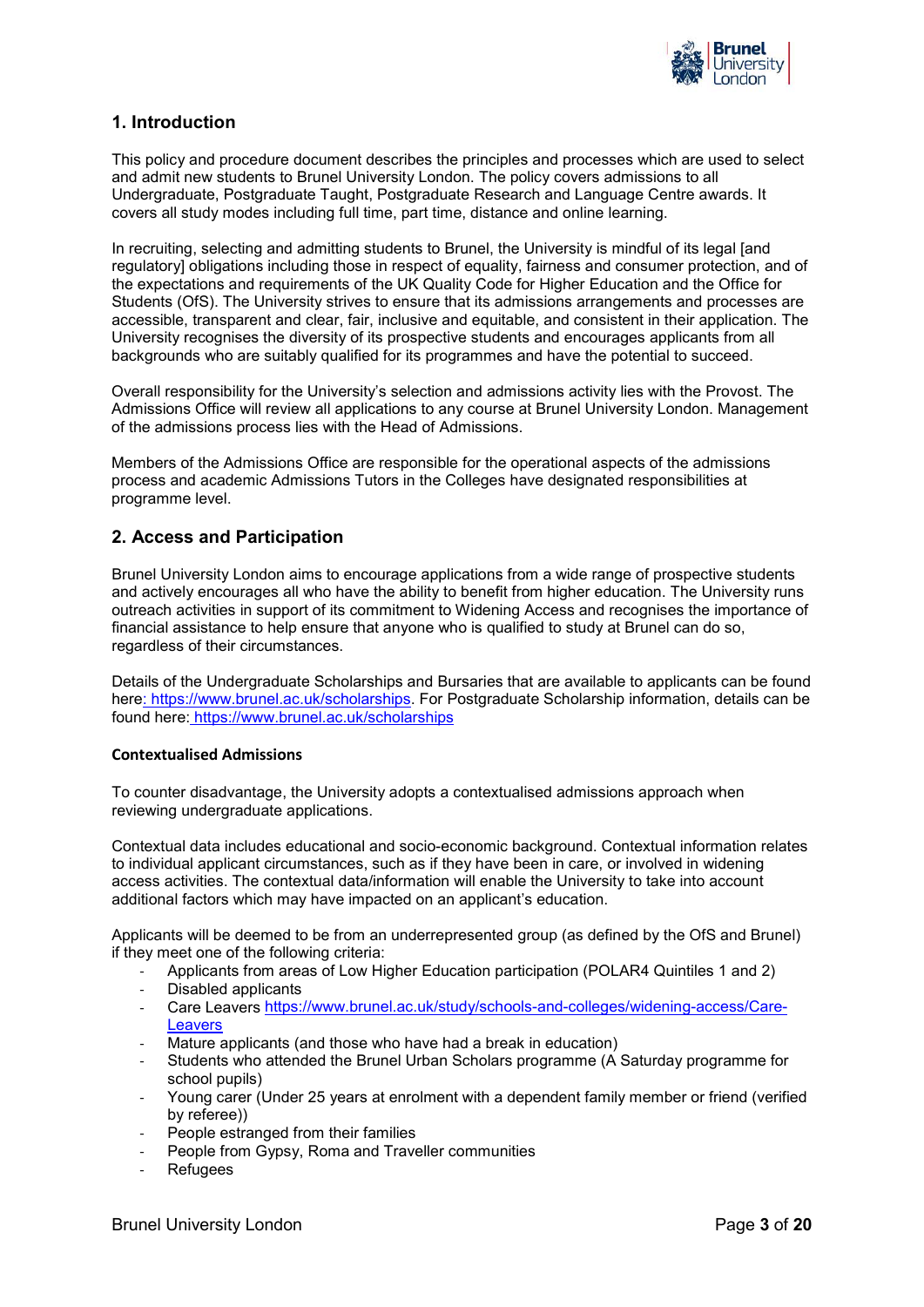

- Humanitarian Protection
- Asylum Seeker
- Children of military families

# <span id="page-3-0"></span>**3. Equality and diversity**

Through its Equality and Diversity and Admissions policies, the University is committed to providing equality of access to the courses and opportunities its offers and to treating all applicants fairly, transparently and consistently. We work to create and maintain an inclusive environment where people can be themselves and seek to achieve their full potential. We are committed to celebrating diversity and promoting equality of opportunity.

# <span id="page-3-1"></span>**4. Disability and dyslexia**

Applicants with disabilities/learning difficulties (including applicants with mental health difficulties) are encouraged to disclose the nature of their disability at the earliest opportunity; so that the University (through its Student Wellbeing Team) can consider what arrangements may be put in place to assist their application and study with the University and make arrangements in good time and to enhance the applicant and student experience.

For further information, please visit the Student Wellbeing Department at: https://www.brunel.ac.uk/life/supporting-you

# <span id="page-3-2"></span>**5. Information for applicants**

Brunel University London recognises the importance of providing prospective students with clear, accurate and comprehensive information about the programmes, services and facilities it offers. This information is provided in various forms including: prospectuses, the [University website](http://www.brunel.ac.uk/) and the [UCAS](http://www.ucas.com/) [website.](http://www.ucas.com/)

This information includes; the aims, content and structure of individual programmes; entry criteria, skills requirements for individual programmes (which can all be located on the individual course [pages\)](https://www.brunel.ac.uk/study/Course-listing). Guidance about how to apply (for undergraduate can be found [here](https://www.brunel.ac.uk/study/applicants/undergraduate-courses-how-to-apply) and for postgraduate can be found [here\)](https://www.brunel.ac.uk/study/applicants/postgraduate-courses-how-to-apply). The expected fees and other costs of being a student can all be located on the individual [course pages;](https://www.brunel.ac.uk/study/Course-listing) and the [additional course related cost page.](https://www.brunel.ac.uk/study/admissions/additional-costs) The financial support available (details of the Undergraduate and Postgraduate Scholarships and Bursaries that are available to applicants can be found [here\)](https://www.brunel.ac.uk/scholarships).

# <span id="page-3-3"></span>**6. Discontinued courses**

The University makes all reasonable efforts to deliver the programmes of study, research opportunities and other services and facilities described in its information for students.

However, the University may in some circumstances be required to:

- Make reasonable variations to the content and/or syllabus of programmes of study
- Alter the timetable, location, number of classes and/or method of delivery of programmes of study and methods of timings of assessments, provided such alterations are reasonable and necessary
- Make reasonable changes to its statutes, Ordinances, regulations, policies and procedures
- Combine programmes of study
- Suspend, discontinue or not provide programmes of study

If the University invokes its right to make changes in this way, it will take all reasonable steps to notify the affected applicants promptly to minimise any disruption to commencing their studies.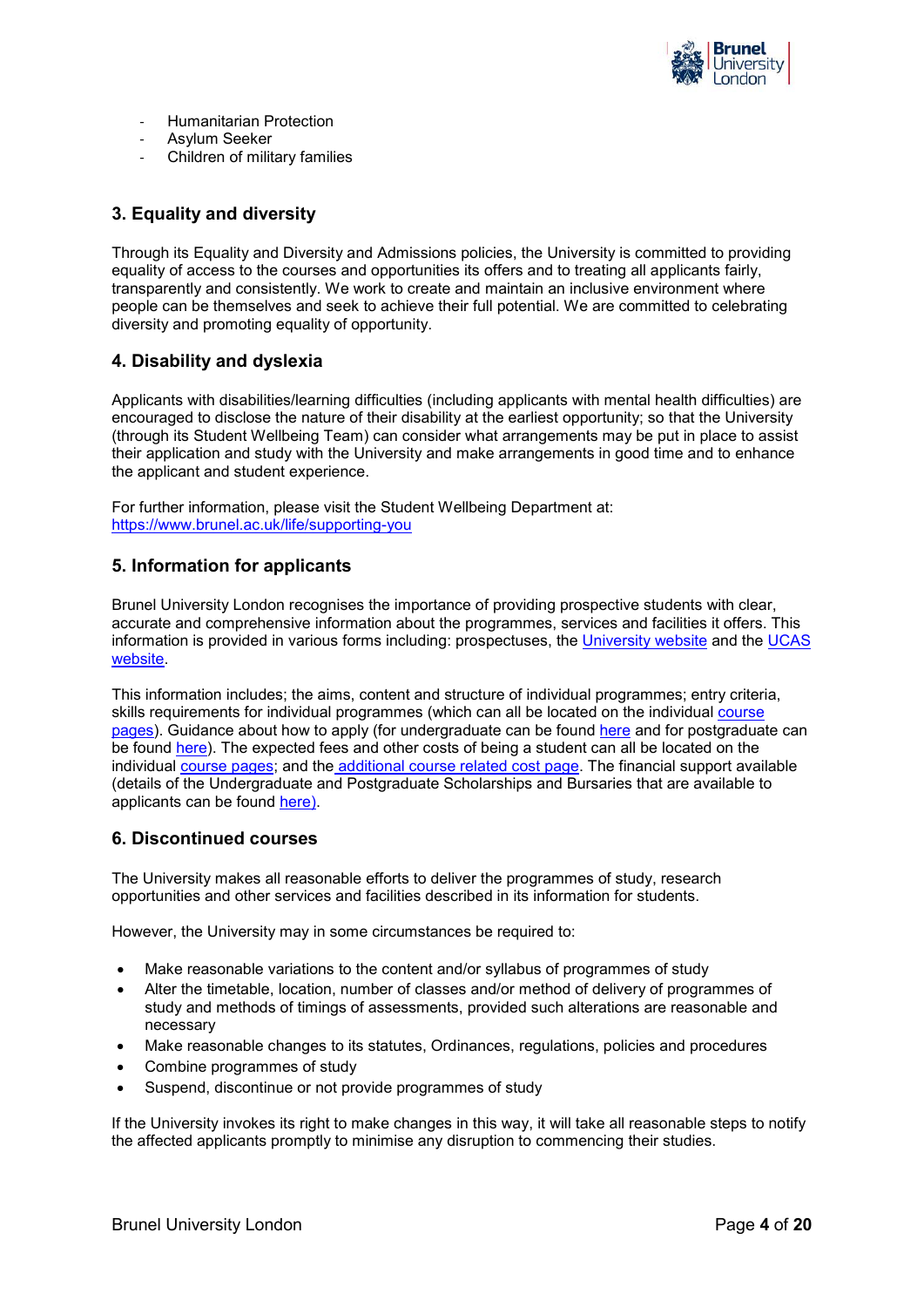

For further information about the circumstances and/or reasons the University may be required to take the actions above please visit:<https://www.brunel.ac.uk/About-this-website/the-student-contract> to view our student contract.

# <span id="page-4-0"></span>**7. Criteria for admission**

The University seeks to admit applicants, who are suitably qualified for its programmes and who it believes have the potential to succeed. This commitment is underpinned by three factors which are key to indicating the likely success of a student:

- Ability at a certain level in thinking and learning
- A foundation of skills from which to extend their study
- Motivation and commitment

These factors, alongside formal qualifications and experience, may be assessed through a student's personal statement and in some cases at an audition, interview, portfolio etc. Additional assessment of professional capability will apply to the professional courses.

#### **Undergraduate programmes:**

Entry criteria are set and reviewed each year by the Recruitment Strategy Group chaired by the Provost.

If changes or additions to criteria are required outside the Group's scheduled meetings these can be approved by Chair's Action and reported at the next Group meeting.

The published entry criteria refer to qualifications taken in one sitting and at the first attempt. Qualifications taken as re-sits or over several sittings will be considered on an individual basis.

The published entry criteria are valid for level three qualifications e.g. A-level, BTEC and International Baccalaureate completed in the ten years immediately prior to the start of a course. Qualifications taken more than ten years before will be considered on an individual basis. However, the University may look for evidence of recent study or learning and make an assessment of suitable preparation for study at the University.

In addition to level three requirements for the course the University also expects applicants to have five GCSEs at C or above including English and Maths. The University may consider alternative qualifications if the applicant has not had the opportunity to take GCSEs. For the new GCSE grading system, we would accept Grade 4 or above as equivalent to GCSE Grade C. The University website lists what UK qualifications are considered in lieu of GCSEs. For more information visit: http://www.brunel.ac.uk/study/admissions/how-to-apply-for-undergraduate-courses/admissiondecisions

The University's website and prospectus provide clear information on the entry criteria for each [programme.](https://www.brunel.ac.uk/study/Course-listing) The website will be updated as soon as any criteria changes occur although criteria published in print may take longer to update.

For International and EU applicants, qualification equivalencies can be found on each course page. Applicants holding qualifications which do not appear on the list on the website should contact the Admissions Office prior to application to check equivalence. Applicants are advised to visit [www.enic.org.uk](http://www.enic.org.uk/) for more information about their qualification (equivalency to UK qualifications) prior to applying.

For further information please visit: http://www.brunel.ac.uk/study

Course Entry Profiles can also be viewed on the UCAS website: https://www.ucas.com/undergraduate/what-and-where-study/choosing-course/choosingundergraduate-course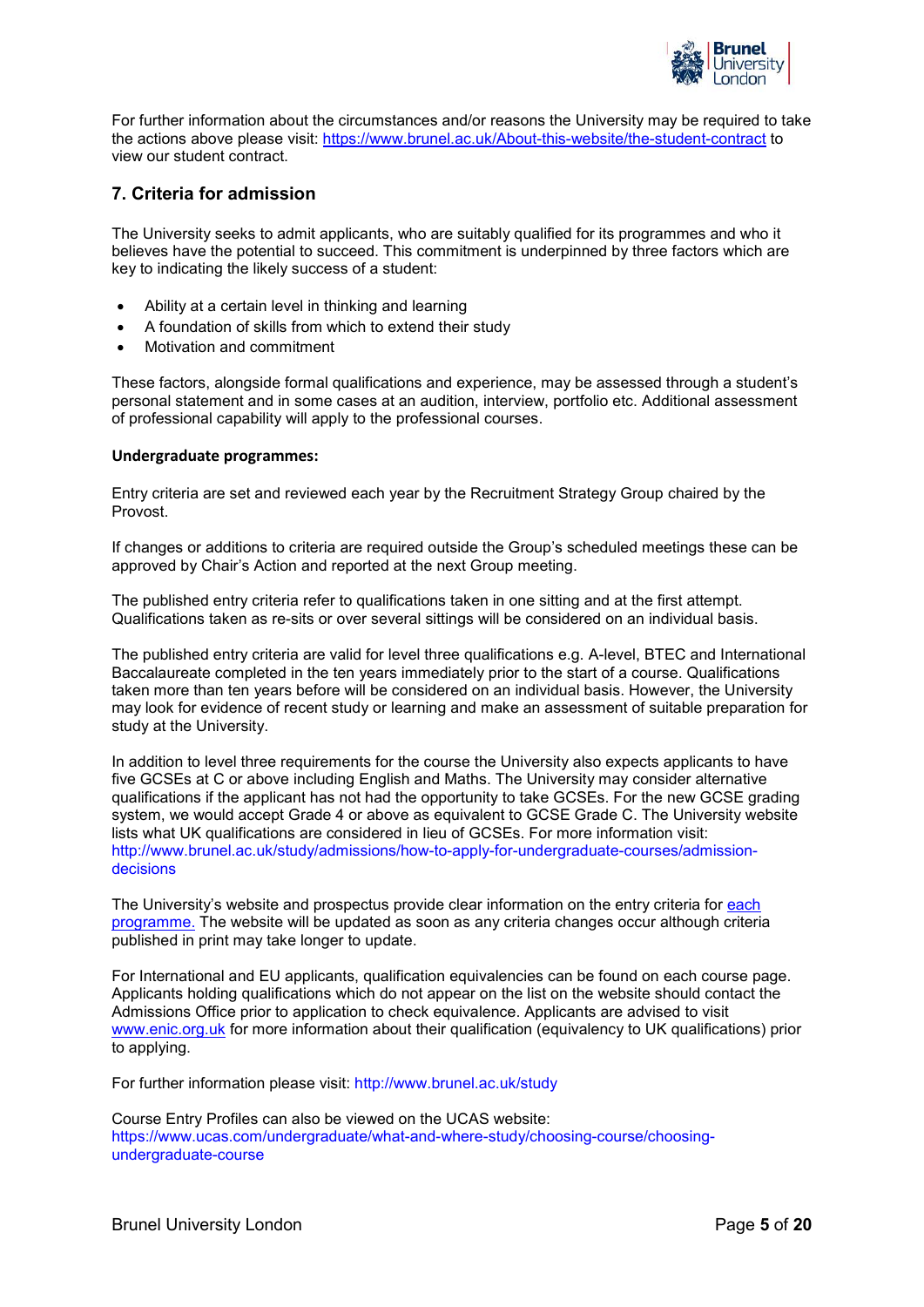

#### **Postgraduate taught programmes:**

Entry criteria are set and reviewed each year by the Recruitment Strategy Group chaired by the Provost.

Entry to taught postgraduate programmes normally requires an undergraduate degree; however, relevant work experience, in some cases, can replace this requirement. Entry to programmes without an undergraduate degree is at the University's discretion.

Specific entry criteria can be found on the course pages of the University website: http://www.brunel.ac.uk/study

## **Research degrees:**

Entry to postgraduate research programmes normally requires an undergraduate degree and, in some departments, also a post graduate qualification. Entry to programmes without a postgraduate qualification is at the University's discretion and the availability of appropriate supervisors.

Prior to applying, applicants should enquire whether the University has appropriate supervisors or research areas of interest to support their Research Proposal. To find out more about the Research degree application process, please visit this advice page: <https://www.brunel.ac.uk/research/Research-degrees/How-to-apply>

For details of entry requirements and application specifications please refer to the University Course Finder http://www.brunel.ac.uk/study and Code of Practice for Research Degrees http://www.brunel.ac.uk/about/quality-assurance/research.

## <span id="page-5-0"></span>**8. How to apply**

Applications for full-time undergraduate programmes are normally submitted via UCAS. Detailed information on how and when to apply can be found at www.ucas.com or on the University website at: <https://www.brunel.ac.uk/study/applicants/undergraduate-courses-how-to-apply> Applications for undergraduate part-time programmes are submitted via the University's Online Application form which can be found on the individual course pages on the main website [www.brunel.ac.uk/study.](http://www.brunel.ac.uk/study)

Applications for Initial Teacher Training (PGCE) are submitted via [DfE](https://www.gov.uk/apply-for-teacher-training) Apply <https://www.gov.uk/apply-for-teacher-training> . Detailed information on how and when to apply can be found on the University website at: [https://www.brunel.ac.uk/study/applicants/postgraduate-courses](https://www.brunel.ac.uk/study/applicants/postgraduate-courses-how-to-apply/postgraduate-courses)[how-to-apply/postgraduate-courses](https://www.brunel.ac.uk/study/applicants/postgraduate-courses-how-to-apply/postgraduate-courses)

Applications for postgraduate taught programmes (except PGCE, MSc Social Work and MSc Physician Associate) are submitted via the University's Online Application form. Information on how and when to apply can be found on the University website at: <https://www.brunel.ac.uk/study/applicants/postgraduate-courses-how-to-apply> . Applications for MSc Social Work and MSc Physician Associate must be made through UCAS at [www.ucas.com.](http://www.ucas.com/)

Applications for postgraduate research programmes are submitted via the University's Online Application form. Information on how and when to apply can be found can be found on the University website at:

<https://www.brunel.ac.uk/research/Research-degrees/How-to-apply>

Applications to Pre-Sessional English and other English programmes delivered by the Brunel Language Centre are submitted via the University's Online Application Form. Information on how and when to apply can be found on the Brunel Language Centre webpage on: <https://www.brunel.ac.uk/international/language-centre>

Applications to programmes delivered by Brunel Pathway College-BPC (formerly known as London Brunel International College, LBIC) in collaboration with a third-party provider Navitas are submitted to BPC directly via the BPC webpages. This information is then used by Navitas to create an application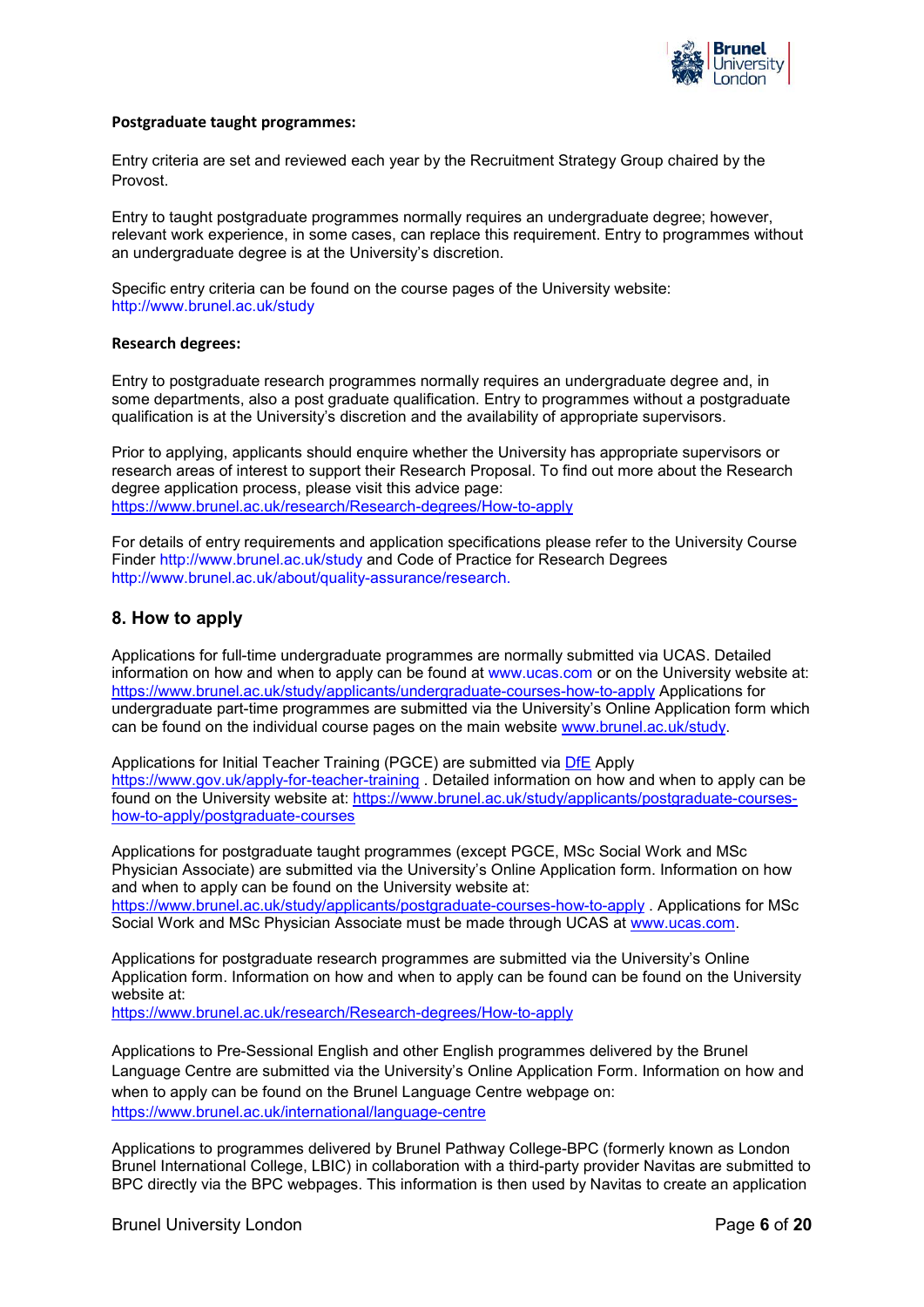

record in their admissions systems and is shared with Brunel, a record will then be added to the Brunel system. Detailed information on how and when to apply can be found at <https://pathway.brunel.ac.uk/> Further information on how any personal information is used when applying to BPC can be found in our Privacy Notice.

Applicants who are current students at the University and wish to apply for a further programme of study at the University which is not an undergraduate degree, a Teacher Training (PGCE) degree, MSc Social Work or MSc Physician Associate can apply through the Quick Application. The Quick Application form can be found on the students eVision account.

The University accepts undergraduate applications up to and including, the official UCAS deadline of 26th January each year. Applicants are invited to apply for programmes beyond this date, up to and including, the final UCAS deadline of 30th June (after this date Clearing begins). Applicants wishing to apply late should note that the quota for some courses is reached early in the academic cycle. Applicants are therefore advised to submit their applications to UCAS before the 26th January deadline.

The University accepts postgraduate applications on a first come first served basis subject to interview in some cases. Applicants are advised to submit their applications as soon as they can, more information can be found here: https://www.brunel.ac.uk/study/applicants/postgraduate-courseshow-to-apply/postgraduate-courses. For popular courses, please note there may be application deadlines or additional acceptance/deposit deadlines, which will be communicated to the applicant or agent. Applicants are advised to accept their offer and pay their deposit early in order to secure their place on the course.

## <span id="page-6-0"></span>**9. Decision making and offers**

The University is committed to providing a professional admissions service to applicants. The University has a centralised Admissions Office with responsibility for all operational aspects of the process. Admissions decisions are made by the Admissions Office or appointed academic Admissions Tutors.

The Admissions Office is responsible for all communications with UCAS, including the transmission of admissions decisions. In special circumstances other members of the University staff may, from time to time, be appointed to make provisional offers on behalf of the Admissions Office. The offer will be formally communicated by Admissions in the form of an official offer email after full review of the application.

In assessing the academic suitability and potential of applicants, the following information is considered:

- Standard of awarded qualifications
- Predicted achievement in qualifications which are being studied
- Experiential or prior learning
- Personal or supporting statement
- References, for confirmation of academic potential and personal qualities.

In assessing the academic suitability and potential of applicants, staff of the University may also draw on a variety of additional methods including:

- Interview/audition
- Portfolio of work
- Research Statement (for postgraduate research applications)
- Contextual information (for undergraduate applications)

The University will consider applications and make decisions as quickly as possible. The time taken to respond will vary according to the type of application, the completeness of information provided and seasonal variations in the workload of the Admissions team. We would recommend applicants apply as early as possible in order to be considered for an offer of a place on a course. The fairness and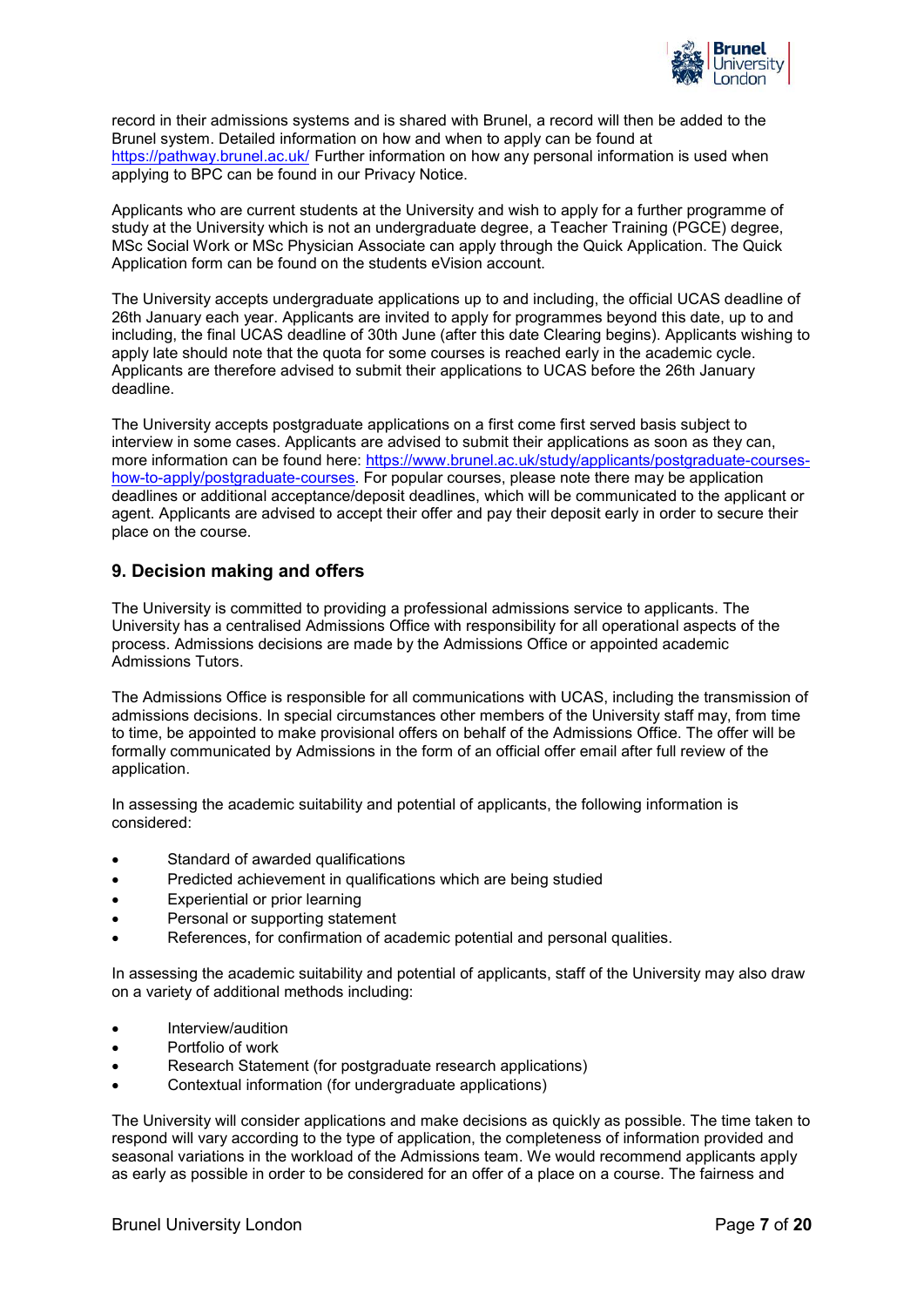

consistency of offer making for each programme is managed by the Admissions Office under the direction of the Head of Admissions.

Some of the courses offered by the University use mandatory interviews or have other selection activities as part of the decision-making process. Various interview formats are in use e.g. individual or group related. Other selection activities may include a sample of writing, audition, portfolio or set tests. Reasonable notice and information will be provided in advance of interview dates. Where an applicant resides outside of the UK, consideration will be given to alternative arrangements including remote interview.

In cases where the University is unable to make an offer for an applicant's original choice of course, the applicant may be considered for an alternative or related programme at the University. Applicants may also be offered a place, where appropriate, on a foundation programme with the University's partner provider Brunel Pathway College (BPC) if they have not qualified for direct entry. More details on BPC admissions and how to apply can be found at:<https://pathway.brunel.ac.uk/>

Applicants being considered for an offer of a place will normally be encouraged to visit the University, either as part of the selection process before a decision is reached, or after an offer has been made at an Applicant/Open day.

Successful applicants will receive an offer of entry from the University. The offer of entry will either be unconditional or conditional on the basis of qualifications or requirements yet to be completed. Applicants who are made conditional offers must meet all of the conditions listed before the start of the course. In the case of applications submitted through UCAS or DfE Apply, applicants must meet all of the conditions within the cycle in which they have applied (including applicants who have applied for deferred entry).

Academic conditions made in conditional offers can include specific grades in pending qualifications and English Language qualifications at specific grades. Non-academic conditions made in conditional offers can include provision of suitable references, health check and/or criminal convictions declarations or payment of deposits.

Applicants must meet all of their academic and non-academic conditions to be able to register with the University. Applicants who have met part of their academic conditions or narrowly missed their academic conditions may be considered, on a case by case basis, at the discretion of the Admissions Office and Academic Tutors. If an applicant does not meet the academic or non-academic conditions of offer, the student contract will be terminated and a decision will be updated on the eVision MyApplications portal and UCAS (if an applicant applied via UCAS).

Unconditional offers will only be made once an applicant has met all academic and non-academic conditions for entry to the course. If all conditions are met at the time of application an initial offer could be unconditional. Once all conditions are met from a conditional offer this will be converted to an unconditional offer.

When an applicant receives an offer they will also receive: instructions on how to reply to the offer, information on Scholarships and Bursaries, Accommodation and upcoming events such as Applicant/Open Days. Once an offer has been accepted and there are no conditions outstanding, information will be sent out detailing how to register on the programme close to the start of the programme.

We advise applicants to respond to their offer and meet their offer conditions as soon as possible. If conditions are met late in the cycle, there may not be enough time to register the applicant or make a visa application, at this point, the Admissions Office may recommend an applicant defers their offer (if the course allows an offer deferral).

Decisions for Online Learning courses will be processed by the Online Learning Admissions team. The team can be contacted directly here: [study@online.brunel.ac.uk](mailto:study@online.brunel.ac.uk)

Applications for MBBS will be assessed both against the Medicine Admissions Policy and the main Admissions Policy.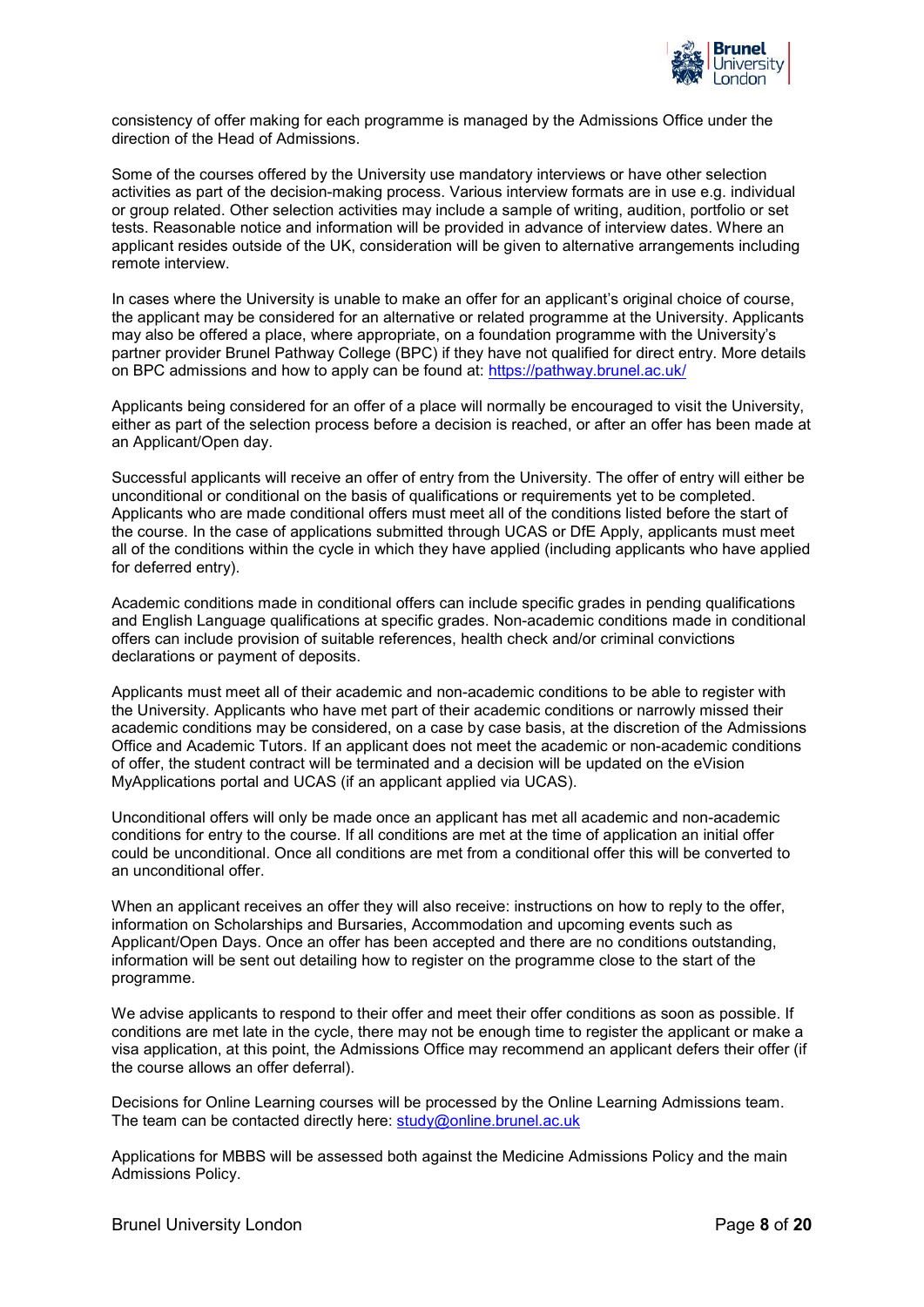

## **Re-admission policy**

Applicants who have previously studied within Brunel University London, but did not fully complete the course, will be reviewed on a case by case basis. All re-admissions decisions will be sent to the appropriate Admissions Tutor for review.

Applications will not be considered from previous students who have been 'Fail/Withdrawn' at an examination board, to another course leading to an award at the same level in a related subject area. Applications from Fail/Withdrawn applicants to a different department may be considered on a case by case basis by the Admissions team.

For applicants studying within BPC who fail to successfully progress onto their chosen Brunel pathway, it is the Admissions Tutors decision whether to allow the applicant to begin another course within BPC (providing there are no shared modules or visa restrictions).

Applications received from anyone who has previously been a student at the University and has had their registration terminated for academic and/ or non-academic disciplinary offences will be considered at the discretion of the Registrar.

# <span id="page-8-0"></span>**10. Requirements for International and EU applicants**

Applicants for whom English is not a first language are required to hold a recognised qualification with the required minimum score for their chosen course. Further guidance and regulations on International and EU student entry requirements can be found on each course page on our website at <http://www.brunel.ac.uk/study> by using the International and EU entry requirements link.

Applicants to specific, professional programmes (e.g. Physiotherapy, Occupational Therapy, Physician Associate, Social Work, Medicine and Teaching) may be required to undertake a written assessment to demonstrate that an appropriate level of ability in English language has been achieved.

#### **Student Visa requirements and the issue of a Confirmation of Acceptance for Studies (CAS)**

Applicants who require a Student Visa to study in the UK must also meet all of the Home Office requirements to be able to make a valid visa application before the University will make an unconditional offer and issue a CAS. As part of the conditional offer, applicants will be asked to supply documents such as copies of passports, qualifications and visas that relate to these requirements. Applicants may also be asked to provide information about their past immigration history and previous study in the UK (if applicable).

The CAS will not be issued by the Admissions Office to applicants until all conditions of the offer have been met. It is the applicant's responsibility to request the CAS, if needed urgently. Further information can be found at: https://www.brunel.ac.uk/international/visas-and-immigration.

Please note that the University reserves the right to withhold the issuing of a CAS to any applicant who we have any reason to believe will not be in a position to make a successful Student Visa application.

Instances where this may be applicable include, but are not restricted to, the following examples:

- There is insufficient time to make a Student Visa application prior to the latest start date for the course.
- The applicant does not have, or is unable to provide evidence that they have, sufficient funds to be able to make a successful Student Visa application.
- The applicant is currently residing in the UK as an 'overstayer' (remaining in the UK beyond the expiry date of their visa).
- It is discovered that the applicant has either withheld or provided false information in their original application in relation to their previous immigration history.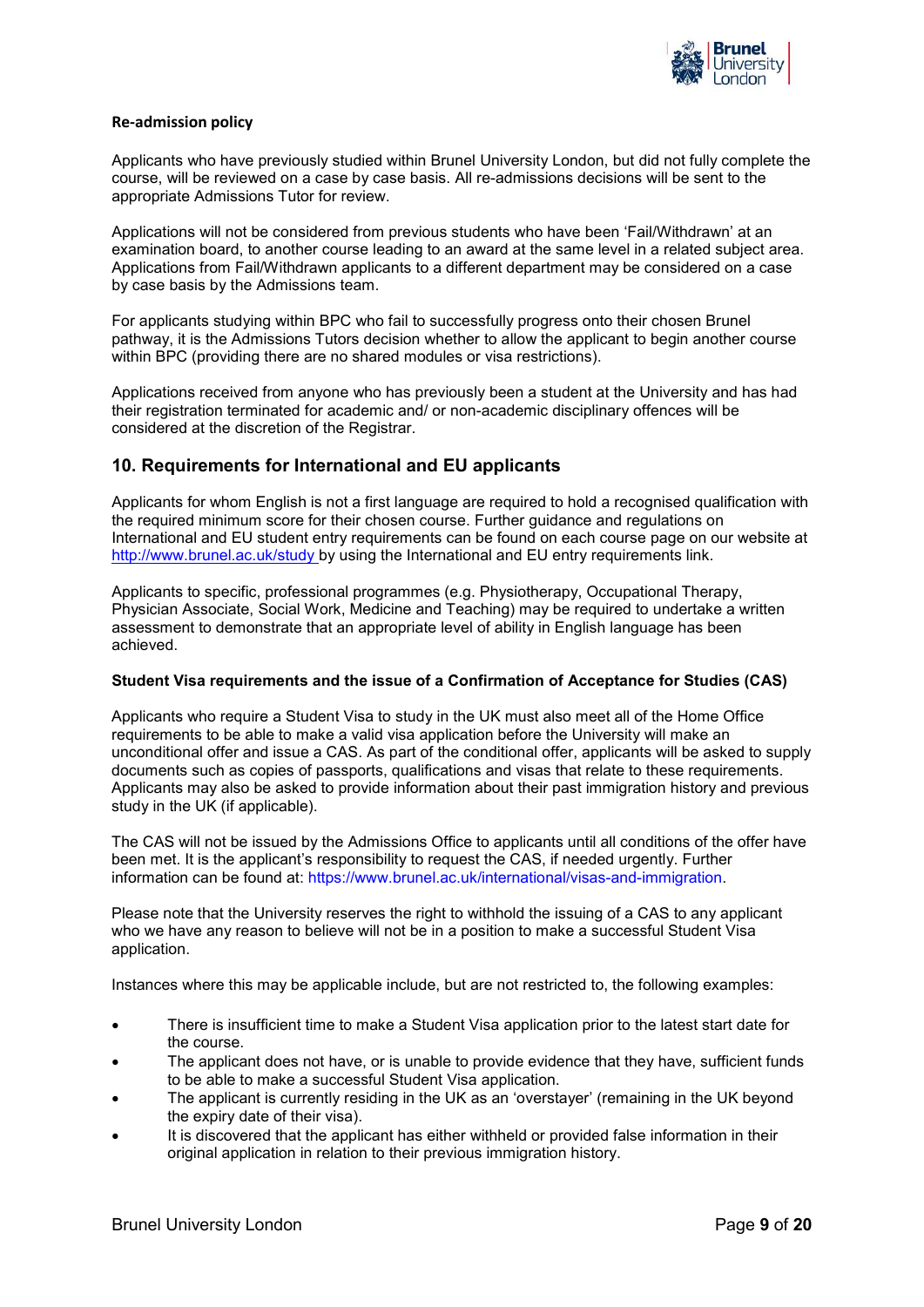

Please note that the issuing of a CAS does not guarantee that the applicant will be successful in obtaining their Student Visa and Brunel University London will not accept any responsibility for Student Visa applications that are refused by the Home Office.

## **Tuition Fee Deposit refund process (Overseas applicants)**

Overseas fee-paying students applying for courses at Brunel University London are required to pay a £3000 deposit to secure their place at the University and prior to a Confirmation of Acceptance for Studies (CAS) being issued (if required). This deposit is counted as a payment towards the tuition fee.

When overseas fee-paying students have met their Academic and English Language offer conditions they will receive an email requesting them to pay the £3000 deposit as soon as possible. If the applicant's course fees are paid by a sponsor, the applicant may be exempt from the tuition fee deposit payment. In such cases, Admissions will request proof of sponsorship, which should be provided in the form of a signed letter.

Applicants enrolling onto MBBS Medicine are required to pay a £10,000 deposit and prior to any unconditional offer being issued, a deposit payment deadline will be sent following an offer of a place on the course.

Students enrolling onto an English language programme provided by the Brunel Language Centre are required to pay a £1000 deposit and prior to any unconditional offer being issued. The deposit payment will be requested from overseas fee-paying students when they have met the Academic and English conditions of their offer. This request will be sent by email and will ask the payment to be made as soon as possible. Any students requiring a Confirmation of Acceptance of Studies (CAS) number to apply for a Student Visa will need to pay the deposit first and meet any other outstanding conditions, as these students need to receive unconditional offers before a CAS can be issued to them.

## **Students enrolling onto an English language and a degree programme requiring a single CAS for the degree programme**

For any students enrolling onto an English language programme followed by a degree programme at Brunel and who require a single CAS for the degree programme, a £1000 deposit will be required to receive an unconditional offer for the English language programme which will cover both the English language programme and main degree programme. In this case, the student must meet the English language requirements to progress onto the main degree programme and to then receive an unconditional offer for the degree programme. A CAS will then be issued. There is no requirement to pay a further £3000 deposit for the degree programme, as Brunel views the effort made to enrol on and complete the English programme as sufficient collateral to secure a place on the degree programme.

## **Students enrolling onto an English language and a degree programme requiring a joint CAS to cover both programmes**

For any students enrolling onto an English language programme followed by a degree programme at Brunel and who require a joint CAS to cover both programmes, a £1000 deposit will be required to receive an unconditional offer for the English language programme and a further £3000 deposit will be required for the degree programme (alternatively one £4000 payment may be made when the student wants to receive an unconditional offer for the English language programme). The deposits will be required, even though in most cases the student will not have yet met all the conditions of their degree programme. Both deposits are required for Brunel to issue a joint CAS, as the student is being allocated two places on Brunel programmes. This is viewed as sufficient collateral to secure two places prior to arriving at Brunel as well as being issued with a joint CAS.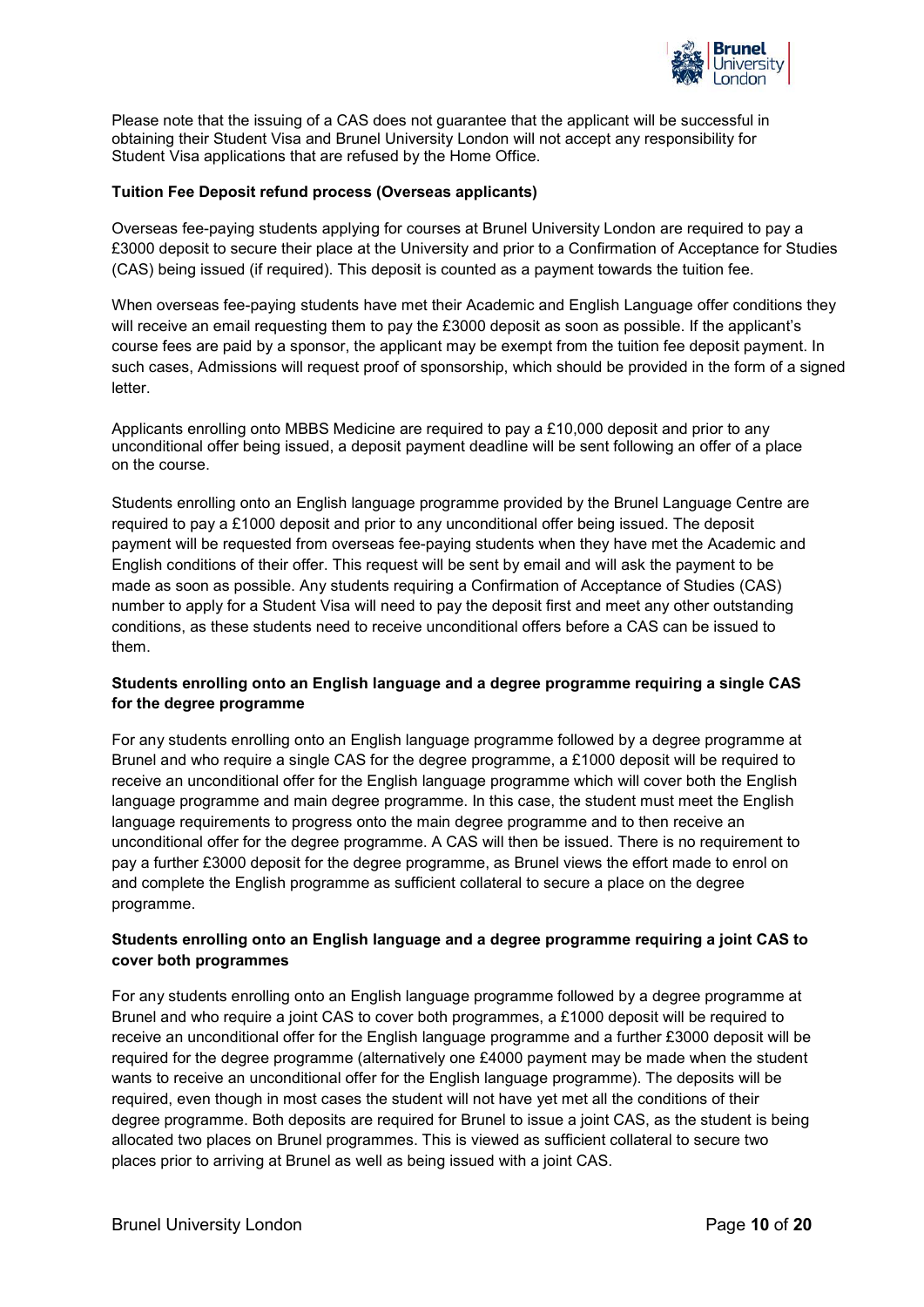

Although in the normal course of events the £3000 tuition fee deposit is non-refundable (or £10,000 deposit for MBBS Medicine), there may be exceptional circumstances where a refund can be considered. These instances are listed below:

- The application for a Student Visa has been refused, and suitable evidence of this has been provided to Brunel University London
- The applicant paid the deposit before meeting the Academic or English Language requirements of the course and has subsequently not met the conditions of offer.
- The applicant is attending a Brunel Language Centre course and fails to meet the progression requirements to the main degree programme
- The University withdraws or suspends the course to which the applicant has applied
- The applicant asks to cancel their application within the 14 day cooling off period after an offer has been accepted. Please note, if the applicant is made a late offer (post-Registration deadline) and starts the course within the 14 day period, the [Student Financial Policy](https://www.brunel.ac.uk/about/administration/documents-and-policies) outlines the costs of withdrawing from the course
- Death of the applicant
- Death of an immediate family member
- If the applicant is seriously ill, prior to the start of the course
- The applicant is unable to meet the requirements for Brunel University London to sponsor them on a Student Visa

In all of the above instances, we will require documentary evidence to support the refund request. Refund requests should be made in writing to [international-admissions@brunel.ac.uk](mailto:international-admissions@brunel.ac.uk) and will be assessed on a case by case basis. Requests for deposit refunds must be submitted no later than 30 days after the official start date of the course.

- Refunds will be made to the account from which the payment was originally made
- If an applicant would like to defer their place to the next intake, the deposit will be held until that intake.
- The University will not make a refund if it determines that an applicant/student has made a fraudulent application (including fraudulent visa application)
- You should only pay your tuition fee deposit if you are certain you will join Brunel University London.

# <span id="page-10-0"></span>**11. Admission with credit and transferring**

The University operates processes in relation to the accreditation of prior (experiential or certified) learning, which are aligned to sector practice. Career experience, or credits accumulated from a programme at another educational organisation may, where appropriate, be counted towards a degree programme at Brunel. In these cases, credits may be counted which can be used to gain advanced entry or exemption from specific modules. Applicants seeking to transfer credits should contact Admissions for advice.

Transferring takes place where an applicant who is already studying at another University wishes to leave that institution and come to Brunel to join a programme. A transfer can take place very shortly after they start, or even after one year at another University. The University's policy on transferring, including students transferring out of Brunel and between Brunel programmes, can be found at: <https://www.brunel.ac.uk/about/admissions/transfer-policy>

# <span id="page-10-1"></span>**12. Confirmation of results**

The confirmation of unconditional offers occurs when results are received by the Admissions Team. The process involves the comparison of achieved results against the original offer made by the University. If academic conditions and any non-academic conditions are met the University is able to 'confirm' places to applicants.

Once offers are confirmed, applicants' offer status will move from CF (conditional firm), to UF (unconditional firm). Applicants who applied through UCAS will be able to view this on their UCAS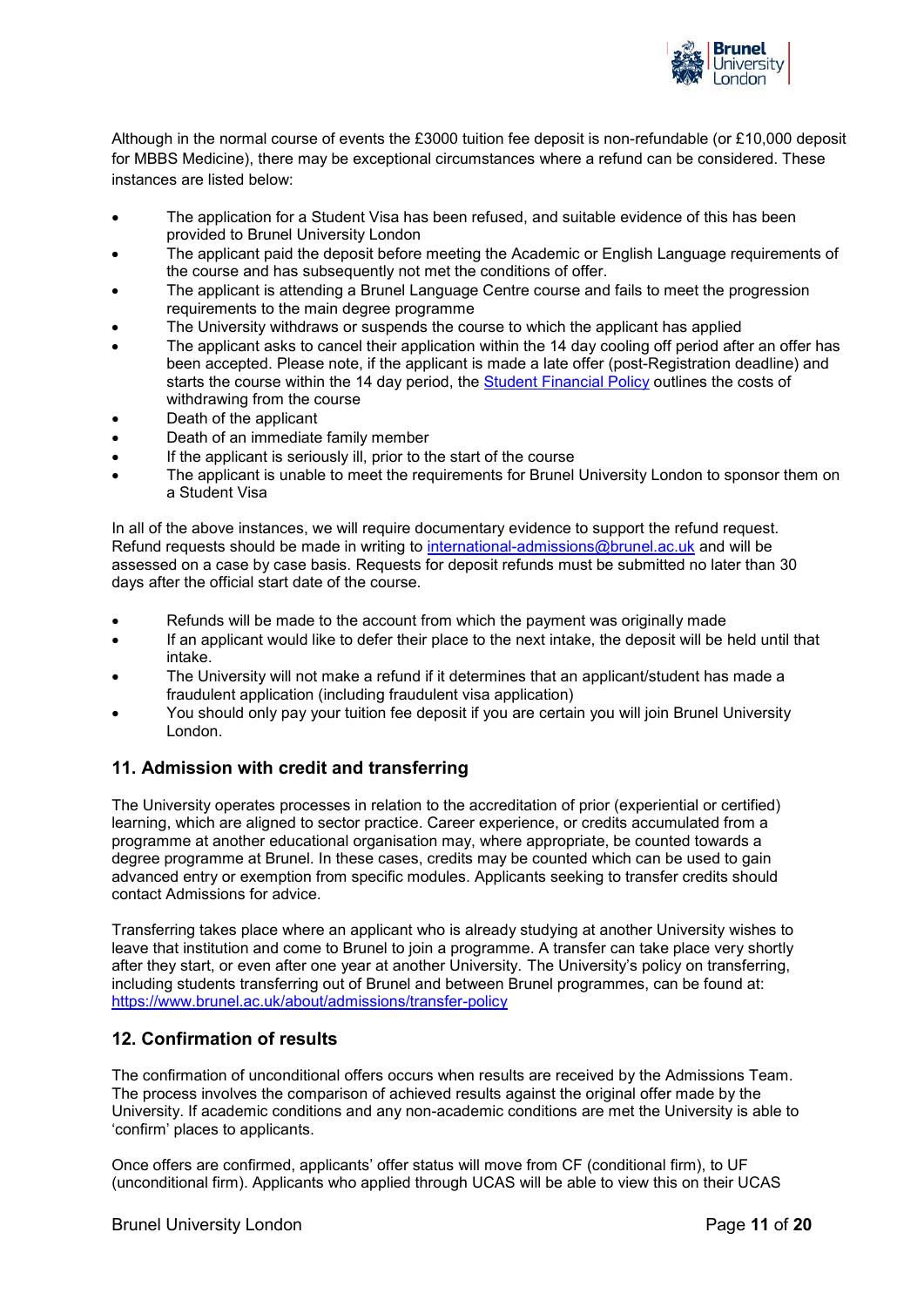

Track account and also their eVision MyApplications portal. Applicants who have applied directly to Brunel will be able to view this on their eVision account.

Offers are assessed, and results compared with offers, on an individual basis. It is at this point that the nature and potential impact of any individual extenuating circumstances are also considered. Please see section 14 for further information regarding Extenuating Circumstances.

## <span id="page-11-0"></span>**13. Clearing (full-time undergraduate programmes)**

Clearing occurs from early July to the end of September and is the period during which universities advertise any vacancies they still have available on specific undergraduate courses. Applicants who have not had their offers of a place confirmed or are not holding offers at any university are eligible to apply again through the Clearing process.

When seeking a place via this route, applicants should note that they will only have the opportunity to apply to a selection of named courses for places on a first-come, first-served basis. Applicants should call Brunel, when they have their results, to enquire about a place in Clearing. If an applicant meets the entry requirements for the course they will be sent a provisional offer email, which they must 'accept' (by adding Brunel University London as a Clearing choice on their UCAS track account) within a 24-hour deadline upon receipt of the email. Any applications accepted after the 24-hour deadline will be considered on a case-by-case basis, but we cannot guarantee that these offers will be confirmed.

Once the application has been referred to Brunel via UCAS, the Admissions team will check and confirm that the applicant has met the entry criteria for the course they applied to and that the applicant referred themselves within the 24-hour deadline. If this has been confirmed, the Admissions team will then process the Unconditional offer which applicants will be able to view on their UCAS Track Account.

Further help and guidance regarding the Clearing process, can be found here: [www.brunel.ac.uk/clearing](http://www.brunel.ac.uk/clearing)

Vacancies will be advertised on the University website [www.brunel.ac.uk/clearing](http://www.brunel.ac.uk/clearing) as well as the UCAS website: [www.ucas.com/clearing.](http://www.ucas.com/clearing)

# <span id="page-11-1"></span>**14. Extenuating circumstances**

Extenuating circumstances which may affect an applicant's examination attainment may include (but are not limited to) illness, bereavement or adverse family circumstances. If an applicant believes they have extenuating circumstances, which have or may result in lower attainment in examinations or prevent them from meeting the academic conditions of their offer, they should send an explanation by email to the Brunel Admissions team [\(admissions@brunel.ac.uk\)](mailto:admissions@brunel.ac.uk).

Letters of explanation should be accompanied by evidence from an appropriate person, qualified and able, to confirm the extenuating circumstances, e.g. doctor or teacher.

Letters explaining extenuating circumstances will be reviewed by the Admissions Managers alongside an applicant's examination results and may be considered when making confirmation decisions. Submission of extenuating circumstances does not guarantee admission.

If an applicant would like to appeal the decision made, they should follow the relevant appeals process, (Section 22 of this Policy).

## <span id="page-11-2"></span>**15. Fee status assessment**

In order to assess whether an applicant should pay 'Home' or 'Overseas' fees, information will be assessed from the original application. Where required, a fee status questionnaire may be sent to the applicant to complete. Fee status assessments will only be undertaken once an application has been submitted. Assessments are made based on immigration and residency criteria as set by the UK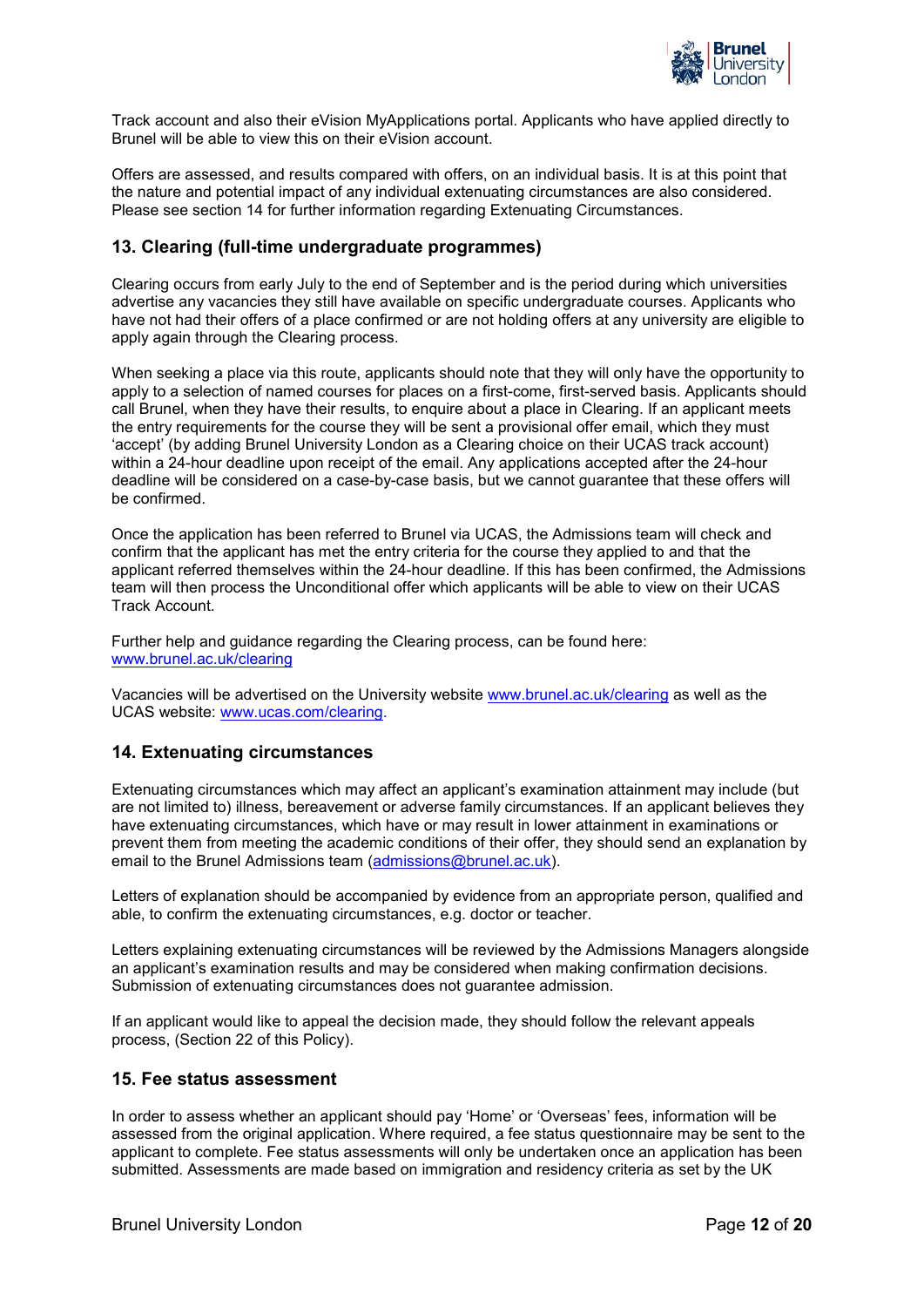

government. As fee status is determined by immigration and residency criteria it is possible for applicants who do not require a visa to study in the UK to be classed as 'overseas' for the purposes of fees.

Fee status assessments are undertaken by the Admissions Team, prior to an offer being made. Appeals to fee status decisions are directed to an Admissions Manager, who will review any additional information provided within the appeal.

Failure to return the form or to provide additional requested evidence within the deadline provided will mean the Admissions Team will have to make an assessment based solely on the information available and may be assessed as overseas for fees purposes. If an applicant would like to appeal this decision, please complete the Fee Status Questionnaire or provide the relevant documents that were originally requested.

If an applicant neglects to include any requested or relevant information or provides false or misleading information or documentation, whether before or after the outcome of their fee status assessment, Brunel University London reserves the right to amend an applicant's fee status after the formal offer has been made.

Gaining Indefinite Leave to Remain (ILR), and/or acquiring three years' ordinary residence in the UK, part-way through a course will not change an applicant's fee status; this will include students progressing from BPC. The circumstances where a fee status can change during time at the University are documented on the UKCISA website [www.ukcisa.org.uk.](http://www.ukcisa.org.uk/)

# <span id="page-12-0"></span>**16. Deferred applications**

Apart from PGCE and professional Clinical Science courses, applicants who are offered a place to study at Brunel are able to defer entry for one year.

UCAS applicants who are deferring their offer must meet all of the Academic and English conditions of their offer by the end of the application cycle in which they apply.

If an applicant wishes to change their entry year, either to defer their entry or to request to attend a year earlier, this request must be made in writing by email to the Admissions Office who will take course availability into account.

# <span id="page-12-1"></span>**17. Admission of students under 18 years of age**

The University welcomes applications from people of all ages. However, we have a duty of care towards all our students, employees and visitors and in the case of students joining before their 18th birthday, this duty may be enhanced as these students are regarded as children under English law.

The University is committed to ensuring that it has arrangements in place, across the breadth of its activities, which safeguard and promote the welfare of children and vulnerable adults whether or not they are registered students at the University. For the University's [Policy and Guidance](https://www.brunel.ac.uk/about/administration/documents-and-policies) on Safeguarding Children and Vulnerable Adults please visit:

[https://students.brunel.ac.uk/documents/Policies/final-safeguarding-children-and-vulnerable-people](https://students.brunel.ac.uk/documents/Policies/final-safeguarding-children-and-vulnerable-people-policy-may-21.pdf)[policy-may-21.pdf](https://students.brunel.ac.uk/documents/Policies/final-safeguarding-children-and-vulnerable-people-policy-may-21.pdf)

It is important that individuals under the age of 18 and their parents/ guardians understand that the University community and campus is predominantly an adult environment. The University does not take on the rights and responsibilities of parents/guardians in relation to under 18s.

Please note, applicants to the MBBS Medicine course must be over the age of 18 at course start date.

Where an applicant is under the age of 18, the University will require the applicant's parent/guardian to sign the University's Consent Form [\(https://www.brunel.ac.uk/study/admissions/how-to-apply-for](https://www.brunel.ac.uk/study/admissions/how-to-apply-for-undergraduate-courses/applicants-who-are-under-18)[undergraduate-courses/applicants-who-are-under-18\)](https://www.brunel.ac.uk/study/admissions/how-to-apply-for-undergraduate-courses/applicants-who-are-under-18) and return it to the Admissions Office as confirmation that they, the parent/guardian, have read and understood the nature of the obligations which the University owes to its students under the age of 18 and the extent of the services and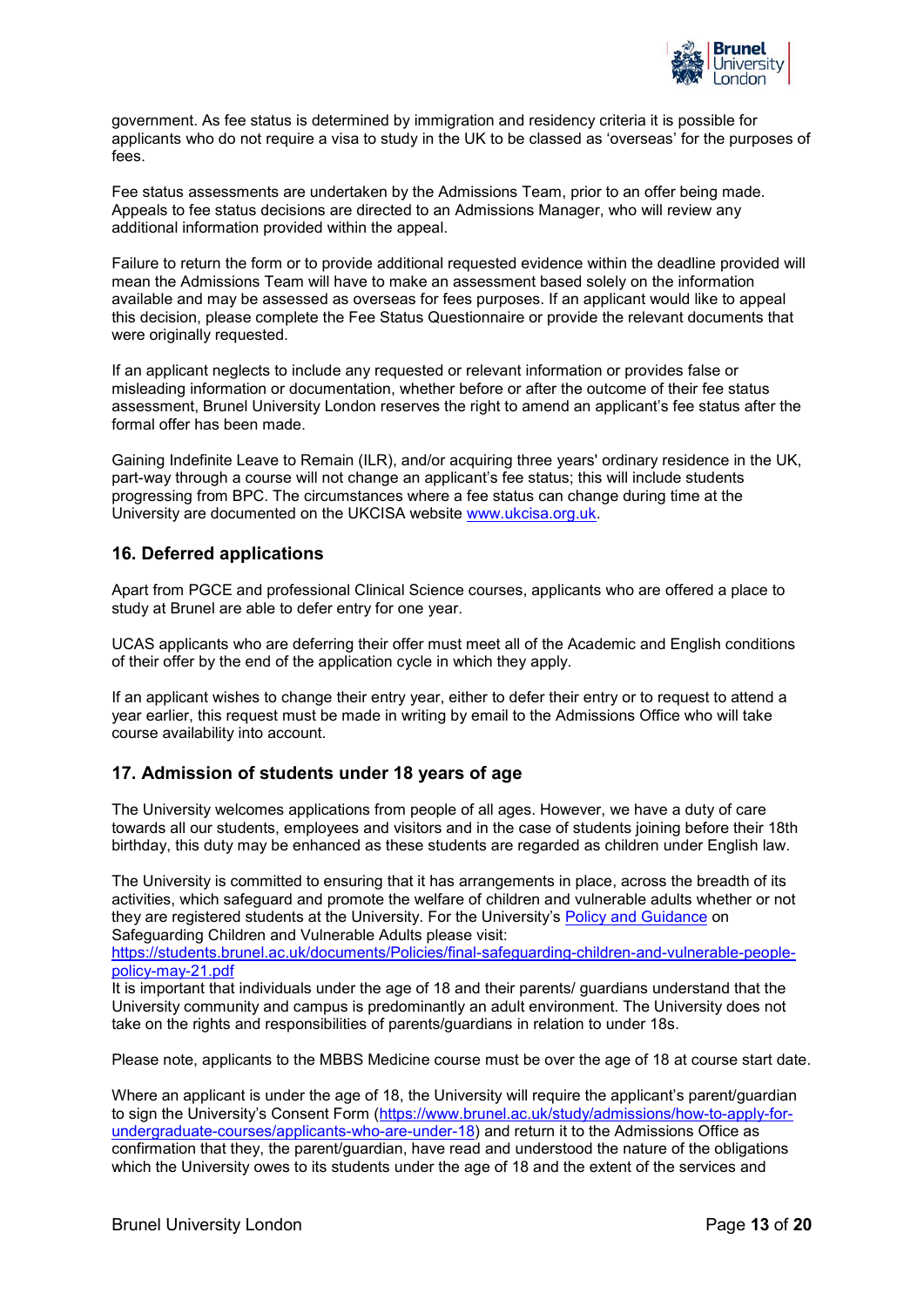

facilities available to them. No applicant under the age of 18 will be admitted by the University unless and until the Acknowledgment Form has been signed and returned to the Admissions Office.

Where the parents/guardians of a student under the age of 18 are not resident in the UK the University requires a UK-based guardian for the student to be appointed and the guardian's details provided in writing to the University as a condition of admission.

If an applicant is unable to provide details of a named guardian who is resident in the UK, Brunel University London will appoint the Student Support and Welfare Manager (or nominee) to act as a UK Guardian.

The Student Support and Welfare Manager (or nominee) will contact any students under the age of 18 to make further arrangements and to gain consent to share information where necessary.

Enrolled students under the age of 18 must attend a meeting with the Student Support and Welfare Manager (or nominee) on a monthly basis until the student turns 18 years old or until they are no longer enrolled at Brunel University London (whichever comes first).

The University may allocate accommodation on campus to students aged 16 or 17 subject to availability and to the University's normal arrangements for the provision of accommodation. However, students under the age of 18 are unable to enter into licence agreements with the University. The University will require a parent or guardian or other responsible person over the age of 18 to act as guarantor and to sign/accept the licence agreement. Please view the Accommodation Under 18's policy at: www.brunel.ac.uk/life/accommodation/residence-regulations

The University must comply with regulations set by the UK Visas and Immigration <https://www.gov.uk/government/publications/student-sponsor-guidance> Such parents or guardians must ensure suitable care arrangements are in place for a child under the age of 18 who will study in the UK and be sponsored by the University under its Student Visa licence.

These include arrangements for the students':

- **Travel**
- Reception when they arrive in the UK
- Living arrangements while in the UK

A student aged 16 or 17 has the legal right to live independently in the UK and may make their own accommodation arrangements. However, when a 16 or 17-year-old applies for a Student Visa, they must have their parents' or legal guardian's permission both to travel to the UK and to live independently.

If an applicant completes the Under 18 consent form, and is undertaking a Pre-sessional English course or foundation with Brunel Pathway College, no additional Under 18 acknowledgement forms will be required on progression to Brunel University London.

# <span id="page-13-0"></span>**18. Fraudulent Applications and Plagiarism**

It is the applicant's responsibility to provide the University with fully accurate, complete and true information in the application and admissions process. It is also the applicant's responsibility to provide additional information when requested to do so.

The University will investigate any applicant suspected of including false, incomplete or fraudulent information as part of the application and admission process. The University may request additional information in order to fully assess the application. In the event that the University finds evidence that the applicant has submitted fraudulent, inaccurate, incomplete, false or misleading information the University may withdraw or cancel the application or any offer at any point in the Admissions cycle. This will include withdrawing registration if an applicant has been admitted onto a programme and registered as a student. Any withdrawals will be assessed against the [Student Financial Policy](https://www.brunel.ac.uk/about/administration/documents-and-policies) by the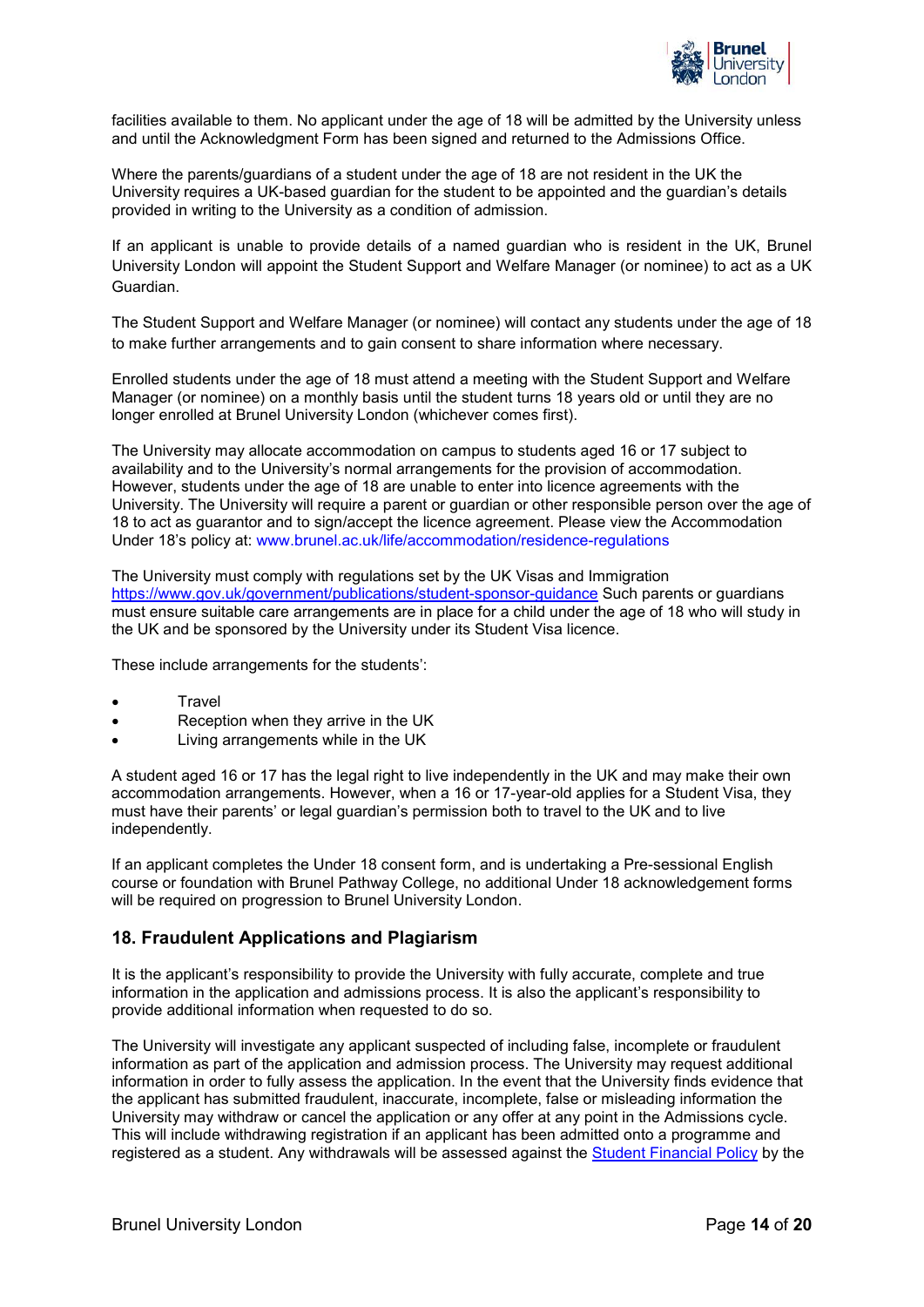

Student Records team regarding any costs that have been incurred. Withholding information about prior study will also be regarded as misleading.

The UCAS Verification team will be notified by the University if any part of the application is found to be fraudulent or misleading, to avoid anyone benefitting from an unfair advantage and securing a place by deception.

For personal statement plagiarism, UCAS will notify the University if an application has been highlighted under the Similarity Detection Service, for applicants applying through UCAS. Their application will continue to be assessed by the University under the standard selection process; however, if an offer can be made, the applicant will be advised of the serious nature of plagiarism and a note will remain on the applicant's university record.

For BrunELT exam academic misconduct, the Brunel Language Centre will investigate the applicant and inform the Admissions Office of the outcome. In the event that the University finds evidence that the applicant has submitted fraudulent, inaccurate, incomplete, false or misleading information the University may withdraw or cancel the application or any offer at any point in the Admissions cycle.

Any subsequent applications from applicants previously found to be fraudulent, false or include misleading information will be reviewed on a case by case basis. The University reserves the right to reject the subsequent application.

# <span id="page-14-0"></span>**19. Criminal offences for applicants to professional courses**

The University will consider applicants with criminal records (conviction, caution, warning, reprimand or bind over) if they are applying to one of Brunel's professional areas of study (Teaching, Social Work, Physiotherapy, Occupational Therapy, Medicine, Nursing, Art Psychotherapy and Physician Associate courses). Admission will depend on the nature of the course applied for and the circumstances of the offence. Failure to declare an offence, which occurred before or during the admissions process could result in an offer being withdrawn. Additionally, applicants applying to Teaching will undertake prohibition, childcare disqualification and a Teaching Regulations Agency check (previously known as List 99).

If an applicant declares a criminal offence as part of their application to a professional course, the criminal conviction information will be held securely in the University portal eVision, until the Admissions Office consider the course application and whether an offer of a place can be made. If an offer will not be made, the University will delete any information from the central record declared in line with the University retention policy and in accordance with data protection legislation.

If an offer can be made the University will check if the offence is 'relevant'. Information on whether an offence is 'relevant' can be found by visiting the Disclosure and Barring Service website, guidance for applicants can be found on the University Criminal Conviction Disclaimer. If the offence is 'relevant', further information will be requested from the applicant and their application will be put on hold until the matter is assessed.

If necessary, an appropriate referee will be contacted for a reference. The information will be passed to the Head of the Department Criminal Convictions Panel to make a decision on whether the applicant can be offered a place. If no decision can be made by the Head e.g. because of the seriousness or quantity of the offences, the information will be considered by a Criminal Convictions Panel, made up of nominated senior members of Brunel staff. The decision of the panel is final and no appeal can be made. Depending on the course applied for national or governmental professional policy guidelines may be considered, where relevant. Information regarding offences (data) will be anonymised at panel stage and shared only with relevant senior members of the panel.

Applicants on professional courses require mandatory Enhanced Disclosure and Barring Service (DBS) checks in addition to the completion of the criminal conviction declaration process, as described above. In these cases, it is essential that the DBS is clear of offences, or if an offence is present it must have been declared and the applicant cleared for entry onto a professional course by the Department Criminal Convictions Panel. Failure to provide information relating to an offence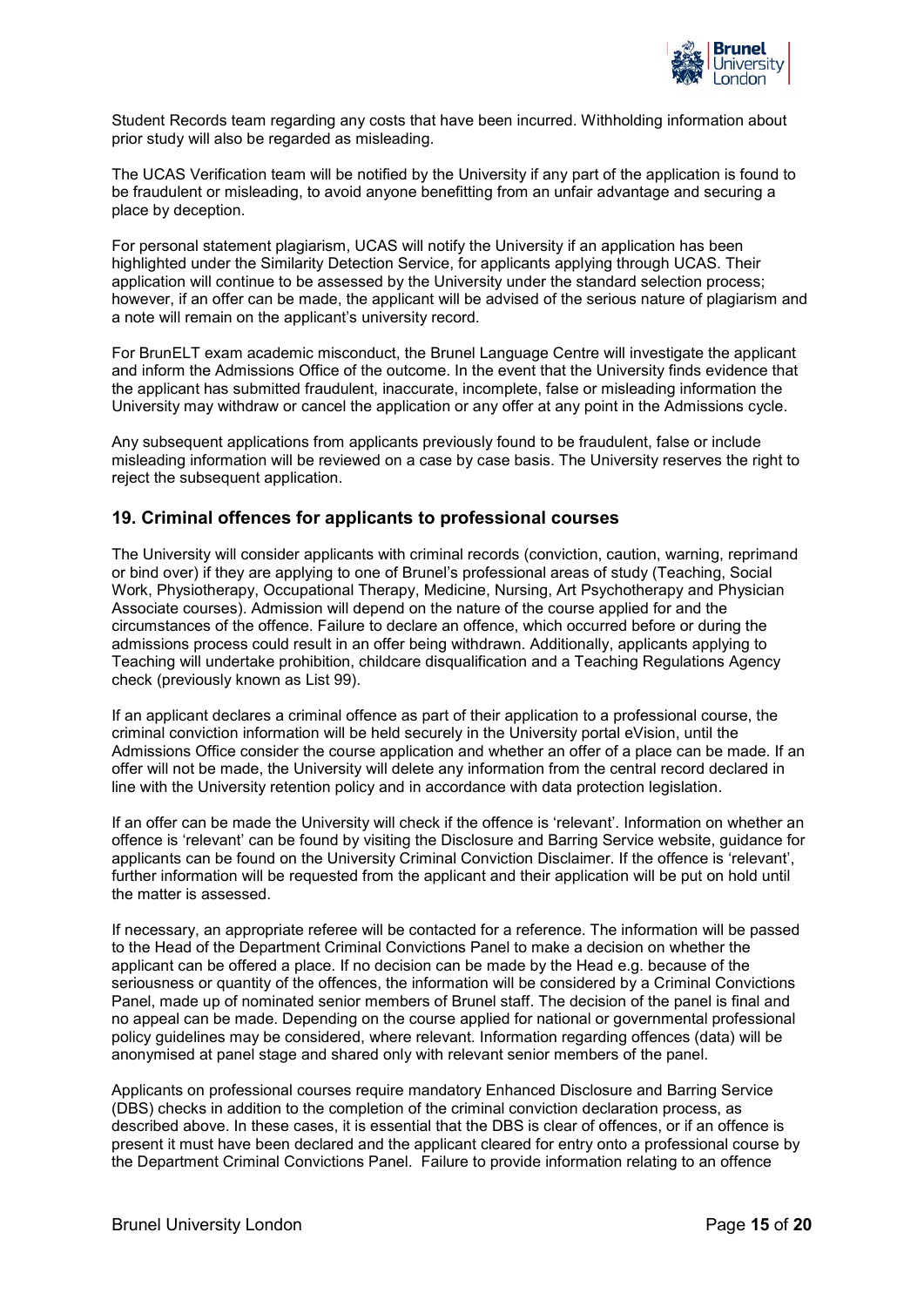

when asked will result in an offer being withdrawn or, in cases where a student has registered, the termination of their studies.

Should a student commit an offence whilst registered on a course, this must be declared to the University. Failure to do so may result in the withdrawal of that student's registration at the University. For further guidance applicants should refer to the Student Handbook.

## **Policy for applicants applying from prison (serving a sentence)**

Serving prisoners are asked to forward their applications via the prison authorities irrespective of who acts as their academic referee. Prison authorities are expected to indicate the suitability of the applicant to undertake a course of study and whether the applicant would be available to commence a course if an offer was made and accepted (this could be provided as a reference sent as part of the application). The prison address must be given as the postal address on the form.

## <span id="page-15-0"></span>**20. Registration**

#### **How to register**

Applicants are required to complete their Registration online through eVision in good time ahead of the start of the course. Information on how to register can be found here: <https://www.brunel.ac.uk/life/welcome/what-you-must-do-before-you-arrive/registration>

#### **Documentation**

All applicants are required to provide relevant documentation as part of the Registration process. This will include a form of ID, i.e. passport. All applicants are required to provide a scan of their passport in order for the university to fully assess identity and fee status. If a passport cannot be obtained in time, applicants are required to notify Admissions to discuss what alternative forms of identification may be accepted. The current list of alternative forms of ID that we may accept for Registration purposes can be found at:<https://www.brunel.ac.uk/study/admissions/registration>

Applicants are also required to upload scans of the qualifications they were admitted with (for some programmes, this will include GCSE certificates). Full details of the Registration Documentation that applicants will be required to supply can be found at: [https://www.brunel.ac.uk/life/welcome/what-you](https://www.brunel.ac.uk/life/welcome/what-you-must-do-before-you-arrive/registration)[must-do-before-you-arrive/registration](https://www.brunel.ac.uk/life/welcome/what-you-must-do-before-you-arrive/registration)

#### **Late Registration**

It is the applicant's responsibility to ensure that they have registered in good time, ahead of the start of the course. If an applicant cannot join their course on the Registration Date (indicated in the offer email), this will be classed as late registration. Late registration will not normally be permitted after the second week of any academic year for admission in that cycle. All decisions for admitting applicants after the second week will be reviewed by the appropriate Admissions Tutor in conjunction with the Head of Admissions. The decision of the Head of Admissions is final.

# <span id="page-15-1"></span>**21. Feedback**

All unsuccessful applicants will be given a reason why they were unsuccessful when the decision is made, either through the UCAS system or directly from the University. Unsuccessful applicants have the opportunity to receive more detailed feedback on request. Feedback can be requested by email by contacting the Admissions Office within 10 working days of the unsuccessful decision.

For feedback on unsuccessful decisions for Online Learning courses, please contact: [study@online.brunel.ac.uk](mailto:study@online.brunel.ac.uk)

Written feedback will be provided by the Admissions Office, normally within 10 working days. If applicants believe that they have grounds for a formal review of the admissions decision, they should consult the Appeals or Complaints procedure referred to in sections 22 and 24 below.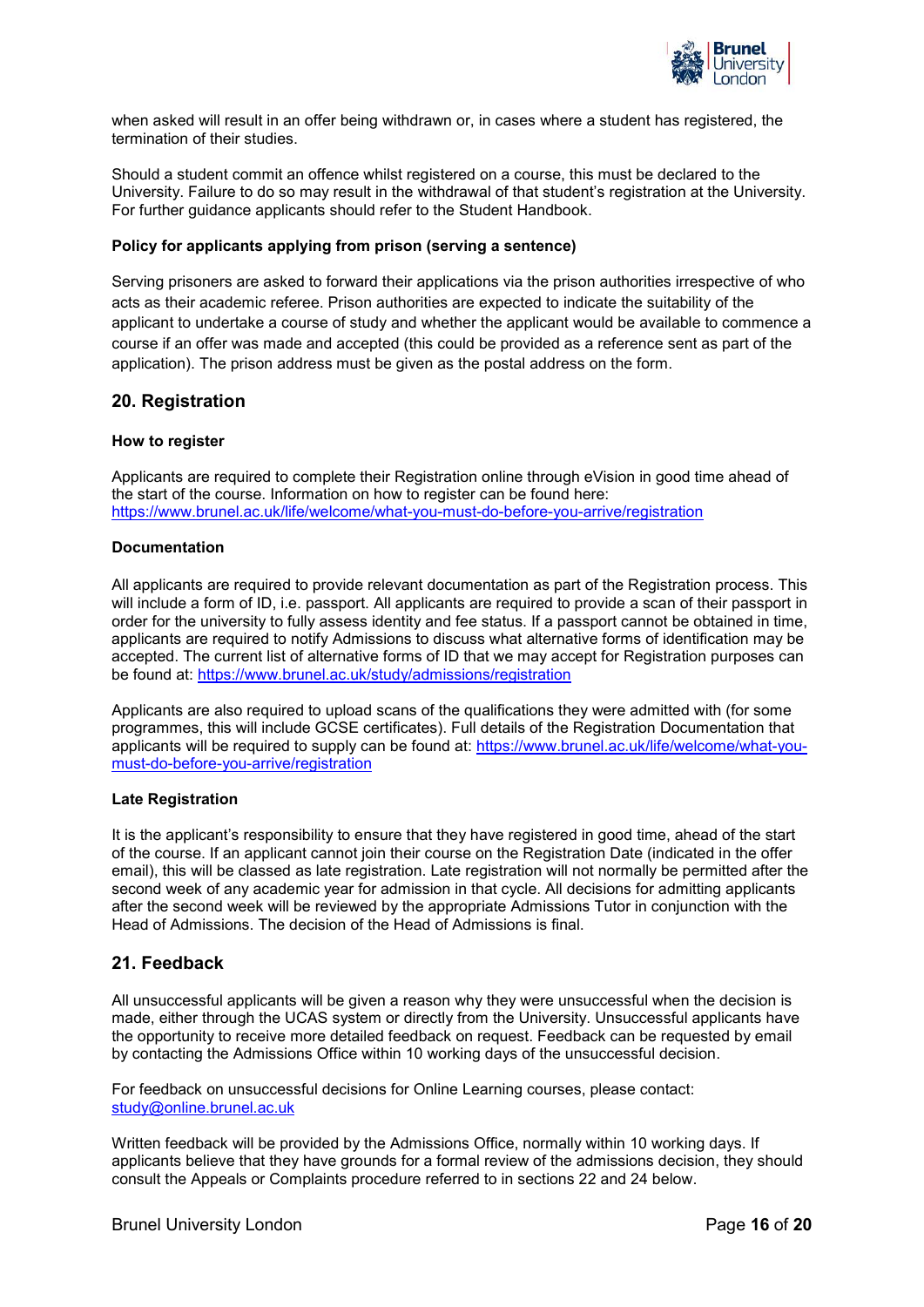

If the student is not satisfied with the outcome of the University Scholarship and Bursary allocation and wishes to appeal they can firstly request feedback as to why a scholarship or bursary was not awarded and seek clarity on what eligibility criteria were not met. All requests should be made to the Scholarships Team by email to [scholarships@brunel.ac.uk](mailto:scholarships@brunel.ac.uk)

Written feedback will be provided by the Scholarships Team, normally within 10 working days. If students believe that they have grounds for a formal review of the scholarship or bursary decision, they should consult the Appeals procedure referred to in sections 23 below.

# <span id="page-16-0"></span>**22. Appeals against admissions decisions**

An appeal can be made by applicants who believe they meet the grounds for appeal to permit a second review of their application. There will be no discrimination or prejudice against any applicant who makes an appeal. The University will only accept appeals from the applicant directly and not from any third party representative such as parents, agents or school representatives unless the applicant's situation is such that they require third party representation.

The University will seek to ensure that all appeals are dealt with promptly, with fairness and consistency. If an appeal is upheld, the University will take such action or provide such remedy as may be appropriate and will do so promptly. If an appeal is not upheld, the reasons for the decision will be communicated to the applicant.

In the first instance, applicants who wish to appeal a decision should follow the feedback process (section 21) to request information from the Admissions team as to why an application was unsuccessful.

If the applicant is not satisfied with the outcome from the Admissions Office they must complete this [Appeal form](https://forms.office.com/Pages/ResponsePage.aspx?id=sZetTDVZA0GoZletmKFRfhE9vYa8d2dDsbZhUCm9KGVUOVdFODRDOUsxWVBTOFA1OFFLM1cyTUk5VS4u) stating the grounds on which the appeal is being made. The appeal should normally be made within 10 working days of receipt of the feedback given by the Admissions Office (noted in section 21).

Applicants can use the following grounds for appeal against an admissions decision:

- Procedural irregularity- where an applicant believes that the University has not followed the procedures stated within the Admissions Policy and that there is reasonable doubt as to whether the outcome might have been different had the error not occurred.
- New material information- where an applicant can provide new information to support their application which was not available at the point when the application decision was made.
- Extenuating circumstances- which had not been known at the time when the decision was made.

All appeals will be considered on their individual merit, however, if an appeal is based on the grounds below it will not be considered:

- Academic judgment
- Retrospective reporting of extenuating circumstances (which would have been known at the point of application)
- Failure by the applicant to attain the entry qualifications as stated in the conditions of offer

The appeal will be investigated in consultation with the relevant Admissions Tutors / administrators. A written decision will be given by the Admissions Manager, normally within 10 working days of an appeal being made. If it proves impracticable to respond fully within ten working days, the applicant will be informed of a realistic timescale in which to expect a response.

If the applicant is dissatisfied with the response received from the Admissions Manager, a written appeal should be made to the Head of Admissions within 10 days of the date of the written response. This should set out briefly: the nature of the appeal; the steps already taken; details of the response received; a statement as to why the applicant remains dissatisfied and, without prejudice to any formal remedy which might be determined, the remedy which is sought.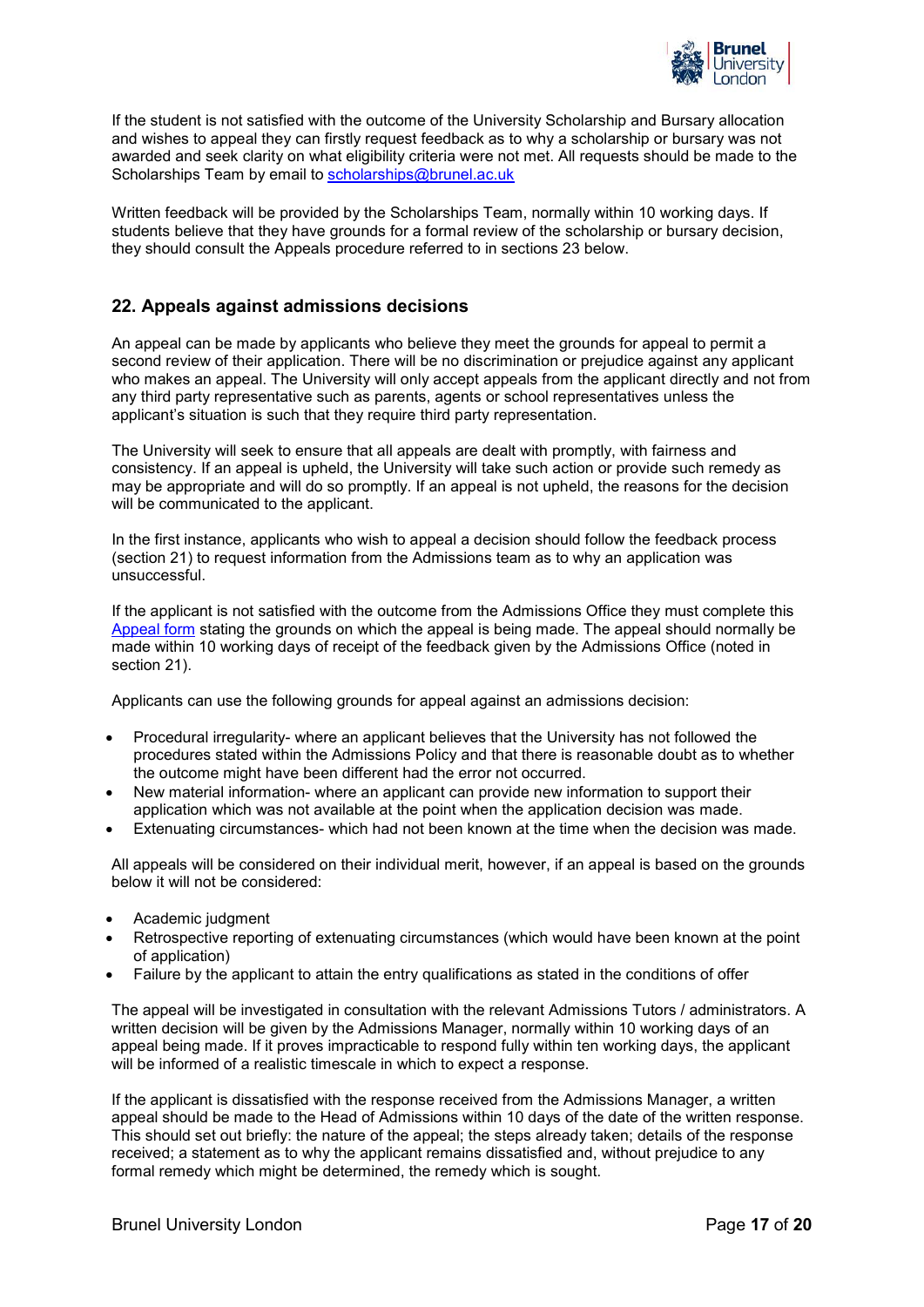

The Head of Admissions will investigate the appeal and may call together a Case Review Panel which will consider all the relevant facts. The applicant may submit any evidence or make a statement if they choose. Full minutes will be taken at the Panel and the applicant will receive the decision of the Panel within 10 working days of the meeting. The Case Review Panel's decision, supported by reasons, following completion of this process will be considered as final. If a Case Review Panel is not held, the decision from the Head of Admissions will be final.

For Online Learning applicants, the appeal should be directed to the Brunel Online Admissions team (for the attention of the Admissions Manager)  $study@online.brunel.ac.uk$ 

# <span id="page-17-0"></span>**23. Appeals against scholarship or bursary decisions**

An appeal can be made by applicants who believe they meet the grounds for appeal to permit a second review of their eligibility for a scholarship or bursary. There will be no discrimination or prejudice against any student who makes an appeal. The University will only accept appeals from the student directly and not from any third-party representative such as parents, agents or school representatives unless the student's situation is such that they require third party representation. The University will seek to ensure that all appeals are dealt with promptly, with fairness and consistency. If an appeal is upheld, the University will take such action or provide such remedy as may be appropriate and will do so promptly. If an appeal is not upheld, the reasons for the decision will be communicated to the student. In the first instance, students who wish to appeal a decision should follow the feedback process (section 21) to request information from the Scholarships Team in Admissions [\(scholarships@brunel.ac.uk\)](mailto:scholarships@brunel.ac.uk) as to why a scholarship or bursary was not awarded and to seek clarity on what eligibility criteria were not met.

If the student is not satisfied with the outcome from the Scholarships team they should submit an appeal by email to [scholarships@brunel.ac.uk](mailto:scholarships@brunel.ac.uk) for the attention of the Scholarships Manager stating the grounds on which the appeal is being made. The appeal should normally be made within 10 working days of receipt of the feedback given by the Scholarships team (noted in section 21).

Students can use the following grounds for appeal regarding a scholarship/bursary application or eligibility:

• Procedural irregularity - where a student believes that the University has not followed the procedures stated within the relevant Scholarship or Bursary Terms and Conditions and that there is reasonable doubt as to whether the outcome might have been different had the error not occurred

Appeals relating to Scholarship or Bursary allocation must be lodged within the student's first academic year at the University.

The appeal will be investigated in consultation with relevant departments involved in the allocation of scholarships and bursaries. A written decision will be given by the Scholarships Manager, normally within 10 working days of an appeal being made. If it proves impracticable to respond fully within ten working days, the student will be informed of a realistic timescale in which to expect a response.

If the student is dissatisfied with the response received from the Scholarships Manager, a written appeal should be made to the Deputy Head of Admissions within 10 days of the date of the written response. This should set out briefly: the nature of the appeal; the steps already taken; details of the response received; a statement as to why the student remains dissatisfied and, without prejudice to any formal remedy which might be determined, the remedy which is sought.

The Deputy Head of Admissions will investigate the appeal and may call together a Case Review Panel which will consider all the relevant facts. The student may submit any evidence or make a statement if they choose. Full minutes will be taken at the Panel and the student will receive the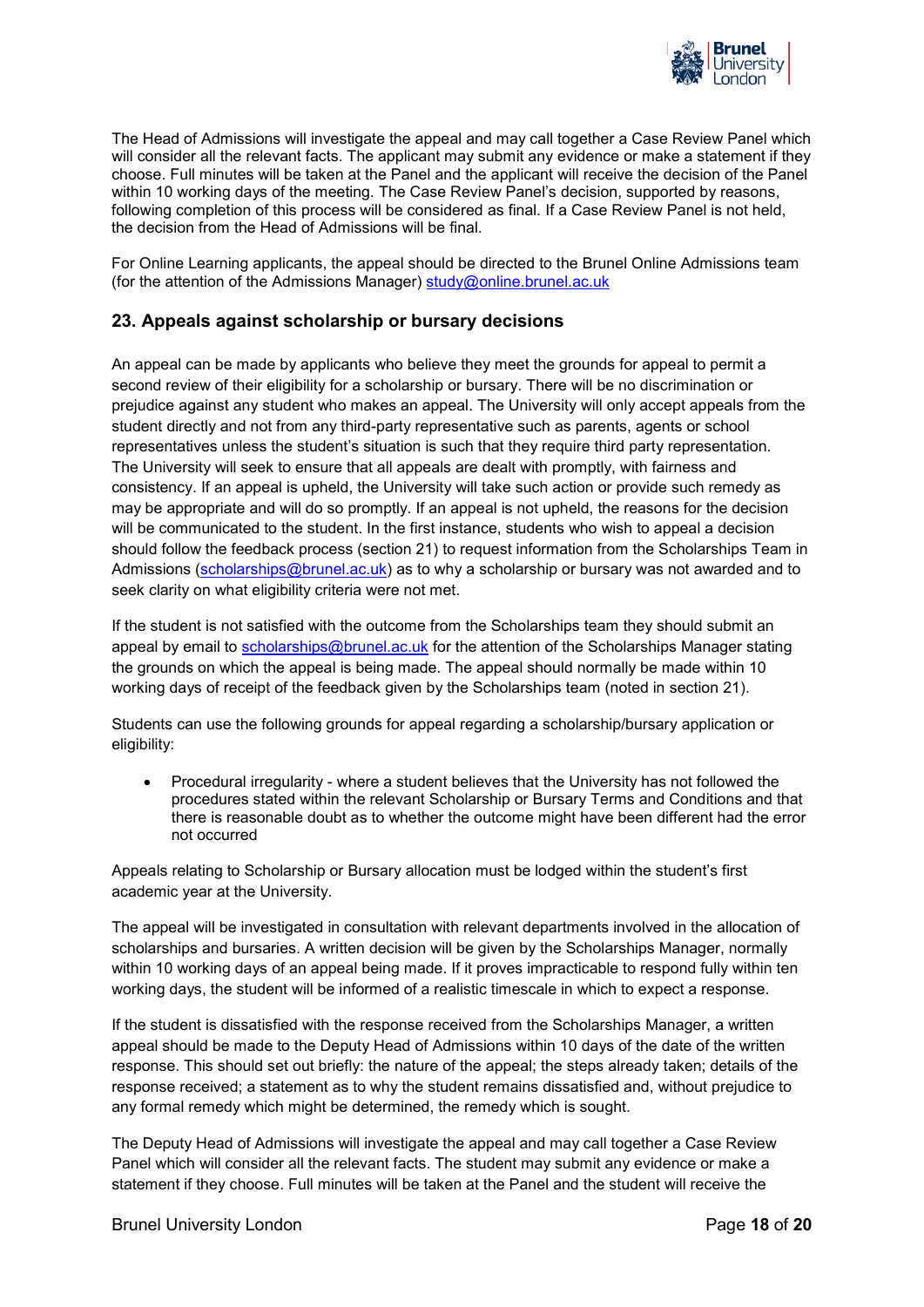

decision of the Panel within 10 working days of the meeting. The Case Review Panel's decision, supported by reasons, following completion of this process will be considered as final. If a Case Review Panel is not held, the decision from the Deputy Head of Admissions will be final.

# <span id="page-18-0"></span>**24. Complaints regarding the Admissions service**

A complaint is when an applicant is unhappy with the service received from the Admissions Office. There will be no discrimination or prejudice against any person who makes a complaint. The University will ensure that all complaints are treated seriously and dealt with promptly, with fairness and consistency. If a complaint is upheld, the University will take such action or provide such remedy as may be appropriate and will do so promptly. If a complaint is not upheld, the reasons for the decision will be communicated to the complainant.

The Head of Admissions will monitor formal complaints on an annual basis and will be responsible for implementing, or recommending to the Recruitment Strategy Group, changes to systems or procedures suggested by the nature and pattern of the complaints received.

In the first instance, anyone with a complaint should raise it informally with the relevant member of staff in the Admissions Office or Department. If a complaint has not been resolved satisfactorily on an informal basis, the complainant should complete this [Complaints](https://forms.office.com/Pages/ResponsePage.aspx?id=sZetTDVZA0GoZletmKFRfhE9vYa8d2dDsbZhUCm9KGVUOVdFODRDOUsxWVBTOFA1OFFLM1cyTUk5VS4u) form outlining the nature and details of the complaint.

The complaint must be made within 10 working days of the actions (or lack of actions) that prompted the complaint. The complaint will be responded to, supported by reasons, within 10 working days of the complaint being submitted. If it proves impracticable to respond fully within 10 working days, the complainant will be informed of the timescale for the receipt of a full response.

## <span id="page-18-1"></span>**25. Data protection**

All information held by the University will be treated in confidence, in line with the Data Protection Act 2018 and the General Data Protection Regulation.

The University will conduct its relationship directly with the student and not with his/her parents/guardians/agent/another third party. The University will not share information about students with their parents/guardians (even where a student is under the age of 18) without a valid consent from the student or other lawful justification for disclosure. This means that the University is not able to give information to parents/guardians about a student's progress, results or any other personal circumstances in the absence of a valid consent or other justification.

The information provided in the application will only be used for admissions purposes within Brunel University London and will form part of the student's record. The information will be confidential between the applicant, Brunel University London and any other parties to whom the applicant has consented to the release of data. As part of the application process Brunel University London may occasionally have to release information to authorised outside agencies, such as the police, UCAS, UKVI or the Home Office, to prevent or detect fraud, or to bodies like HESA, OfS who provide statistics on applications based on data from all UK universities.

Applicants may ask to see any personal data held by Brunel University London. Requests must be put in writing to the University's Data Protection Officer at [data-protection@brunel.ac.uk](mailto:data-protection@brunel.ac.uk) and must include details of the personal information and proof of identification. Requests may also be sent by post to:

Data Protection Officer Information Services Directorate Brunel University London Kingston Lane UXBRIDGE UB8 3PH

The University will reply within 30 days of the request being received.